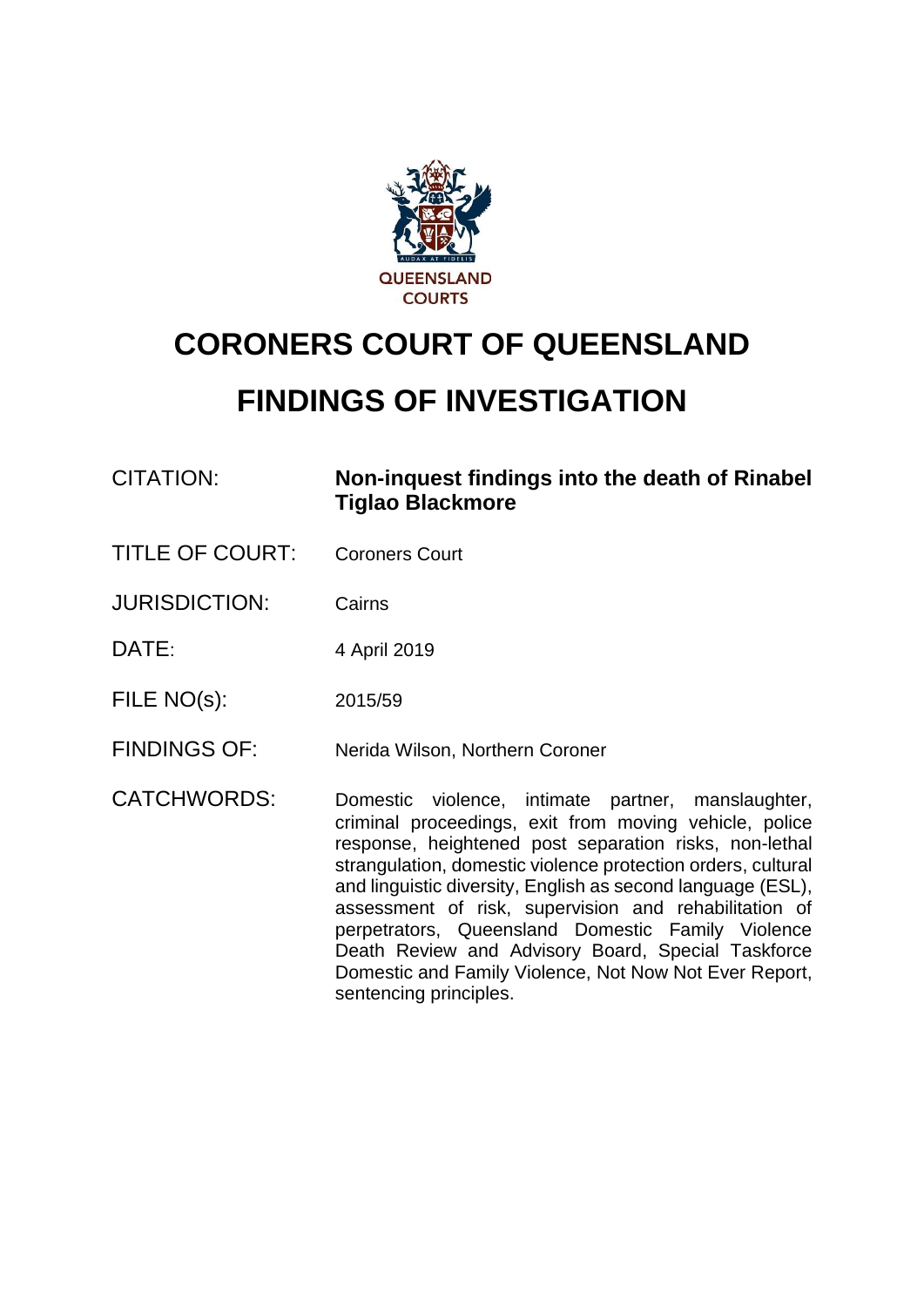| The first and only report of domestic violence made by Ms Blackmore to police (approximately 40     |  |
|-----------------------------------------------------------------------------------------------------|--|
|                                                                                                     |  |
|                                                                                                     |  |
|                                                                                                     |  |
| Ms Blackmore exits the moving vehicle and sustains non-survivable injuries12                        |  |
|                                                                                                     |  |
|                                                                                                     |  |
|                                                                                                     |  |
|                                                                                                     |  |
|                                                                                                     |  |
|                                                                                                     |  |
|                                                                                                     |  |
|                                                                                                     |  |
| Mr Dickson's perpetration of domestic violence against one of his former partners  17               |  |
| Mr Dickson's perpetration of domestic violence against another former partner  18                   |  |
|                                                                                                     |  |
| The adequacy of the police response to reports of domestic violence against Mr Dickson 19           |  |
|                                                                                                     |  |
|                                                                                                     |  |
| Other relevant considerations arising from the DFVDRU report including domestic and family violence |  |
|                                                                                                     |  |
|                                                                                                     |  |
|                                                                                                     |  |
|                                                                                                     |  |
|                                                                                                     |  |
| Changes to Queensland Police Service Procedures in Responding to Domestic Violence 29               |  |
|                                                                                                     |  |
|                                                                                                     |  |
|                                                                                                     |  |
|                                                                                                     |  |
|                                                                                                     |  |
|                                                                                                     |  |
|                                                                                                     |  |
|                                                                                                     |  |
|                                                                                                     |  |
|                                                                                                     |  |

# **Contents**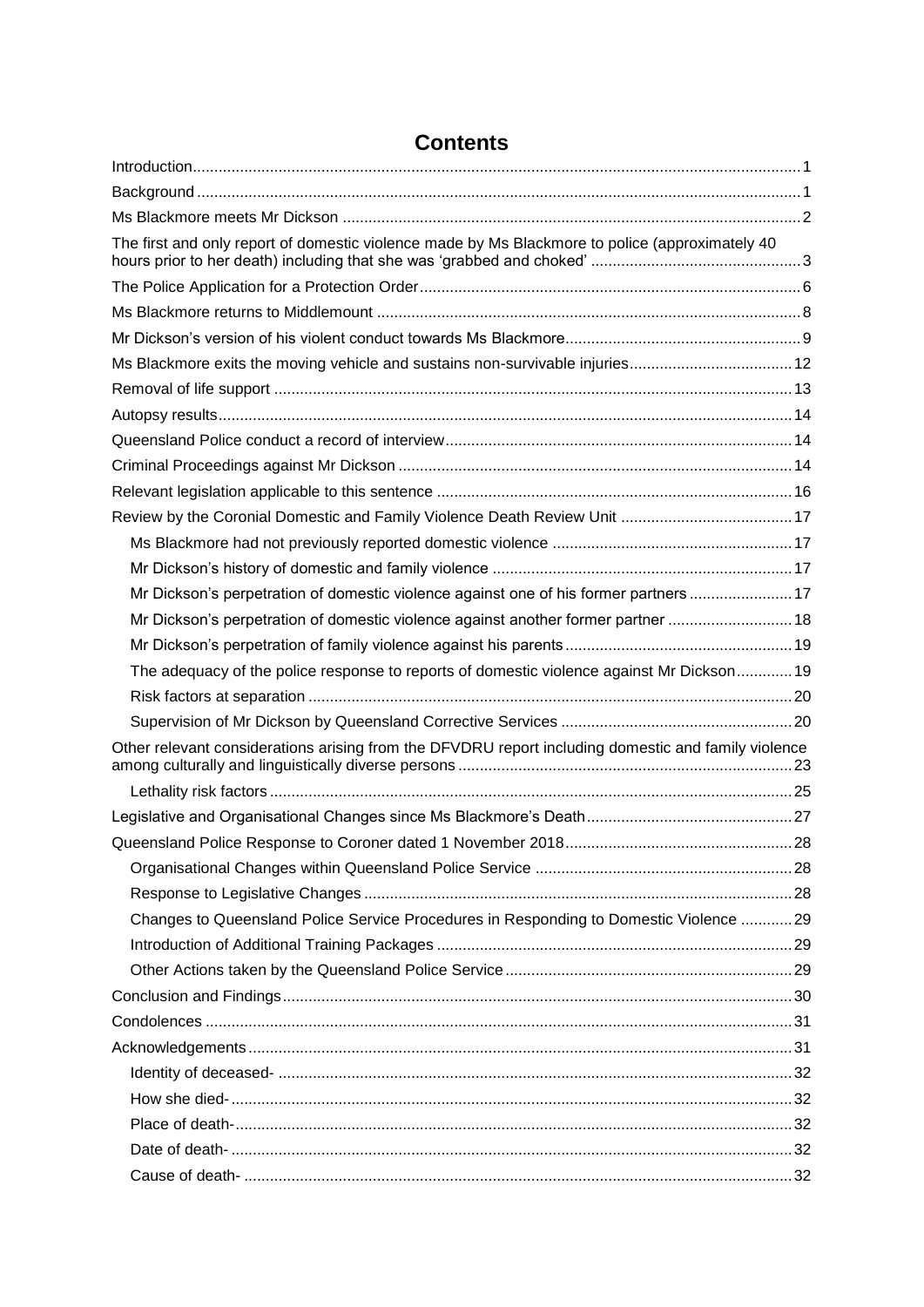# <span id="page-2-0"></span>**Introduction**

- 1. Rinabel Tiglao Blackmore sustained fatal injuries when she exited a moving vehicle driven by Shane Dickson at around midnight, 31 December 2014. The vehicle was travelling at approximately 100 kilometres per hour when Ms Blackmore exited.
- 2. Ms Blackmore and Mr Dickson were in an intimate relationship. They were in the process of separating.
- 3. Ms Blackmore exited the vehicle whilst being verbally abused and threatened by Mr Dickson in the context of a protracted episode of domestic violence over a 48 hour period.
- 4. Ms Blackmore died on 2 January 2015 at the Townsville Hospital when her life support was withdrawn. She was 44 years of age.
- 5. In the preparation of these findings I have had regard to the following:
	- a) A Brief of Evidence prepared by the Queensland Police Service (QPS);
	- b) Sentencing remarks (Supreme Court Queensland) after Mr Dickson's plea of guilty to Manslaughter at Rockhampton on 24 November 2016;
	- c) Queensland Corrective Services (QCS) records;
	- d) A Domestic and Family Violence Death Review Unit (DFVDRU) report dated 11 December 2017; and
	- e) The QPS Response to Coroner dated 1 November 2018.

# <span id="page-2-1"></span>**Background**

- 6. Throughout these findings I refer to a sequence of events that describe the behaviour, conduct, interactions and conversations between Mr Dickson and Ms Blackmore. Significant aspects of the narrative are drawn entirely from Mr Dickson's version of events, as told to police in interviews or provided in sentencing submissions.
- 7. The extent (or truth) of what occurred in the vehicle that night, and the days immediately prior, will never be known. Ms Blackmore's version of events are unavailable.
- 8. I am assisted by the academic research analysing the weight given to an accused's version of events in the absence of any other witness (see for example: Jenny Morgan, Provocation Law and Facts: Dead Women Tell No Tale, Tales Are Told about Them, 21 Melb. U.L. Rev. 237 (1997).
- 9. The veracity of Mr Dickson's version of events, being the only version available, was not subject to contest. He ultimately entered a plea of guilty to one charge of manslaughter. There are no independent witnesses to the events in the vehicle.
- 10. Ms Blackmore migrated to Australia from the Philippines in 1991 and English was not her first language.
- 11. In Australia, Ms Blackmore found employment in a food factory but later commenced her own cleaning business.
- 12. At the time of her death, Ms Blackmore was a married woman, and a mother to three sons; the two eldest were adults and the youngest in his later school years. Ms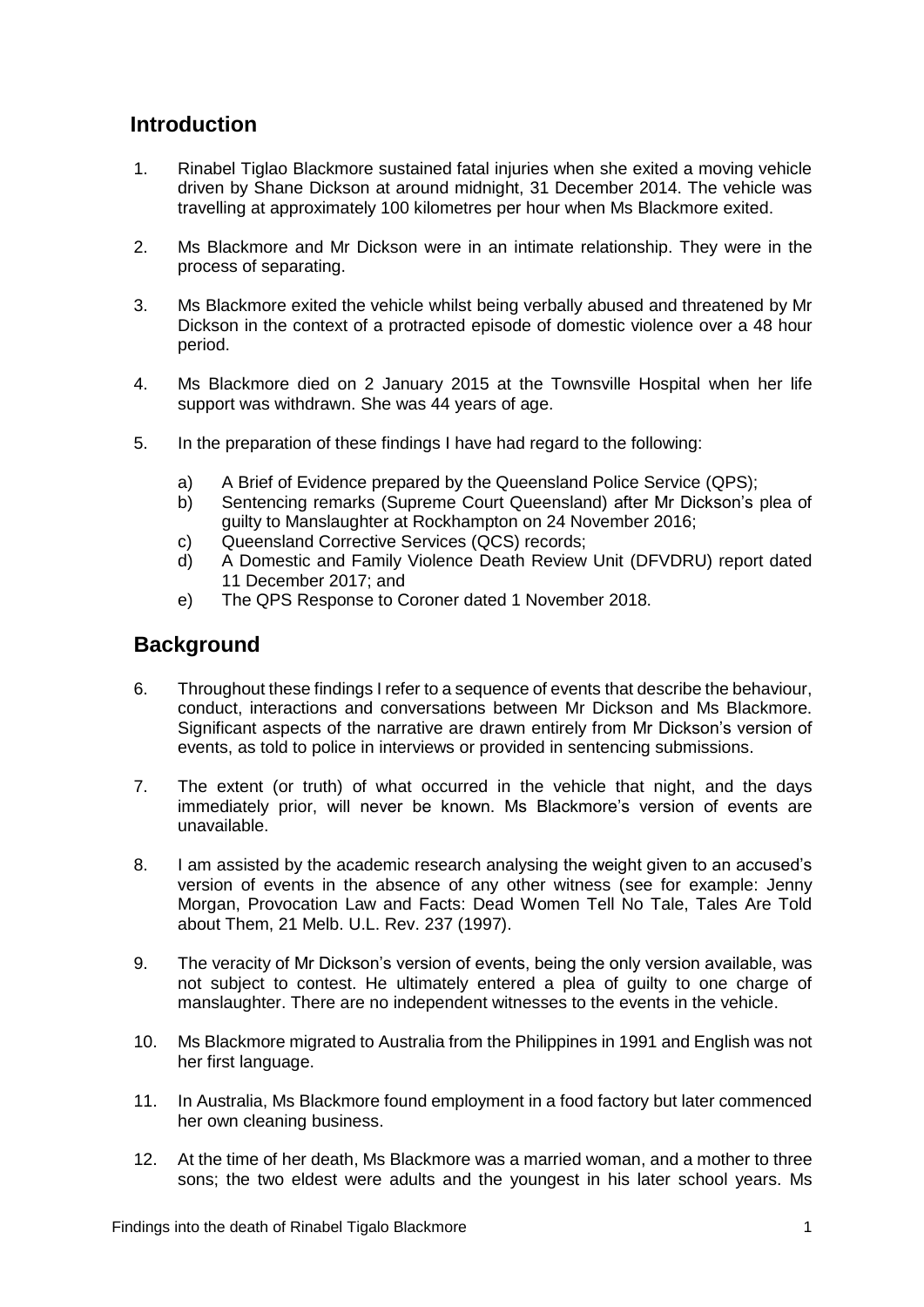Blackmore and her husband separated in 2014. Her friends and family characterised her marriage as one that involved domestic violence (although there are no formal records supporting these claims).

- 13. When Ms Blackmore separated from her husband she informed friends and family that she was moving to Perth for work. Ms Blackmore moved from Brisbane and from time to time would travel back to visit her children and other family members who continued to live there. Ms Blackmore last saw her family over the Christmas period of 2014. During that visit she appeared happy.
- 14. Ms Blackmore in fact did not move to Perth. Instead, she moved to Middlemount in Central Queensland, about 196km north-west of Rockhampton. Ms Blackmore did not tell family and friends of her decision and for a period of time maintained that she was in Perth when she spoke with them; save for one friend in whom she confided. By then Ms Blackmore had commenced a relationship with Mr Dickson.
- 15. Ms Blackmore obtained employment as a cleaner in Middlemount.
- 16. By mid-December 2014 at least one family member (her youngest son) was aware that she was living in Middlemount.
- 17. Why Ms Blackmore maintained the dissimulation of living in Perth was not immediately apparent. A partial explanation may be due to her having commenced a relationship with Mr Dickson. That relationship commenced prior to the separation from her husband.
- 18. Ms Blackmore had previously told a friend that her husband was violent. This, and other considerations, may also have provided motivation to keep her true whereabouts concealed.

# <span id="page-3-0"></span>**Ms Blackmore meets Mr Dickson**

- 19. Ms Blackmore and Mr Dickson met online; he worked at a coal mine in Middlemount.
- 20. When her youngest son came to visit in November 2014, she asked Mr Dickson to move out of their shared residence in Middlemount. Ms Blackmore perceived that her family would not approve of her living with a male to whom she was not married.
- 21. Ms Blackmore's reluctance to tell her family about the new relationship was a source of consternation for Mr Dickson and was allegedly the trigger for two separate (although causally connected) episodes of domestic violence in the 48 hours prior to her death.
- 22. Ms Blackmore and Mr Dickson planned to move from Middlemount and return to Brisbane together. Mr Dickson later changed his mind, then did not want Ms Blackmore to relocate (without him). Ms Blackmore, without Mr Dickson's knowledge rented an apartment in Brisbane for two of her sons (and possibly herself).
- 23. Ms Blackmore spent the 2014 Christmas period in Brisbane whilst Mr Dickson visited friends in Bundaberg. During their time apart, Mr Dickson exhibited controlling and jealous behaviours. He demanded that Ms Blackmore take photos of the people she was with so that he could satisfy himself that she wasn't cheating on him.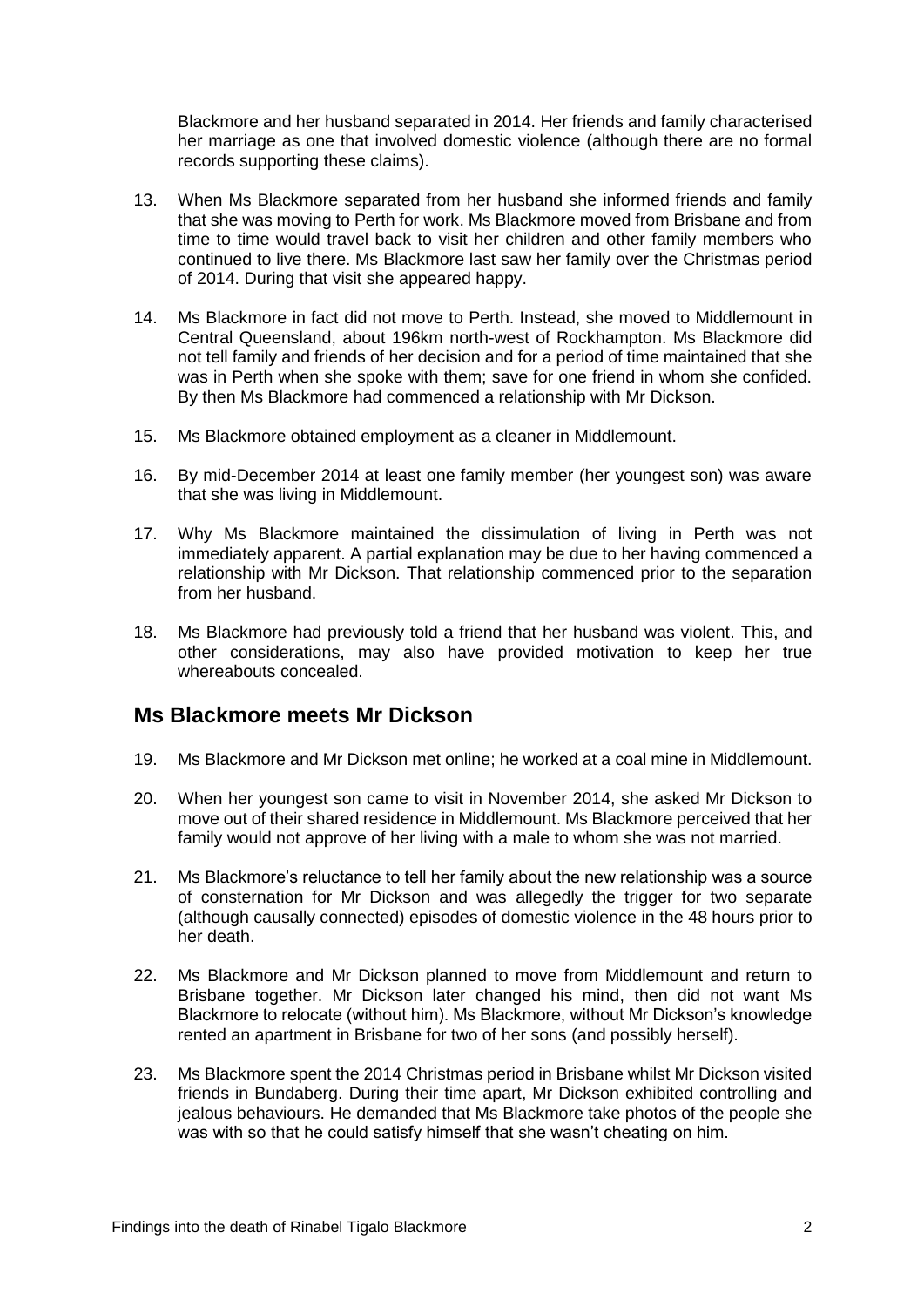24. Mr Dickson sent messages to Ms Blackmore's male friends from her mobile phone, impersonating her, and asking when they were free to have sex again, in an attempt to 'catch her out' for alleged infidelity.

# <span id="page-4-0"></span>**The first and only report of domestic violence made by Ms Blackmore to police (approximately 40 hours prior to her death) including that she was 'grabbed and choked'**

- 25. On 28 December 2014, Ms Blackmore travelled from Brisbane to Bundaberg to meet and stay overnight with Mr Dickson at a local motel. In his interview with police on 31 December 2014, Mr Dickson stated that on the morning of 29 December 2014 an argument ensued in their motel room when he asked Ms Blackmore why he was her "*dirty little secret*".<sup>1</sup> That term was used as a reference to Ms Blackmore not informing her family of her intimate relationship with Mr Dickson. He further stated that their argument then got "*pushy*".
- 26. When asked to describe his actions towards Ms Blackmore he stated he "*pushed* her" and "*grabbed her*".<sup>2</sup> He described his grabbing action as putting his hands on her shoulders.<sup>3</sup> Mr Dickson then described going to the front office of the motel with Ms Blackmore after that argument.
- 27. I am reliant on Mr Dickson's interview with police to understand some aspects of events in the motel room, and I have the benefit of a statement from the female manager of the motel who directly observed some subsequent events in the front office and outside. I also viewed the relevant CCTV footage taken in the motel reception area.
- 28. The female manager attended the front office when she heard a buzzer sound. When she arrived she observed Mr Dickson and Ms Blackmore engaged in a "*tug of war*" over a handbag.
- 29. She heard Ms Blackmore saying "*I want to break up babe*". She heard Mr Dickson reply: "*We can talk about it. This lady doesn't have to hear everything. Let's talk about it in the car. Let's just stay another night so we can talk about it*".
- 30. The female manager considered Ms Blackmore "*was not aggressive*" however Mr Dickson's behaviour "*was a little raised and more aggressive than [Ms Blackmore's]*".
- 31. The female manager then observed the 'tug of war' end after which Ms Blackmore "*jumped up onto two chairs that are located to the left of the office counter. She then jumped straight onto the counter and onto the floor behind it standing beside* me". The female manager heard Mr Dickson continue to ask Ms Blackmore to stay another night to which Ms Blackmore consistently refused.
- 32. Ms Blackmore then went and stood close to the female manager and whispered: "*can you call the police, call the police*".
- 33. The female manager observed Mr Dickson was becoming more agitated and attempted to convince Ms Blackmore to get into the car with him.

<sup>&</sup>lt;u>.</u>  $1$  T1.76/7-40

 $2$  T<sub>1</sub>.79/1<sub>-9</sub>

<sup>3</sup> T1.79/13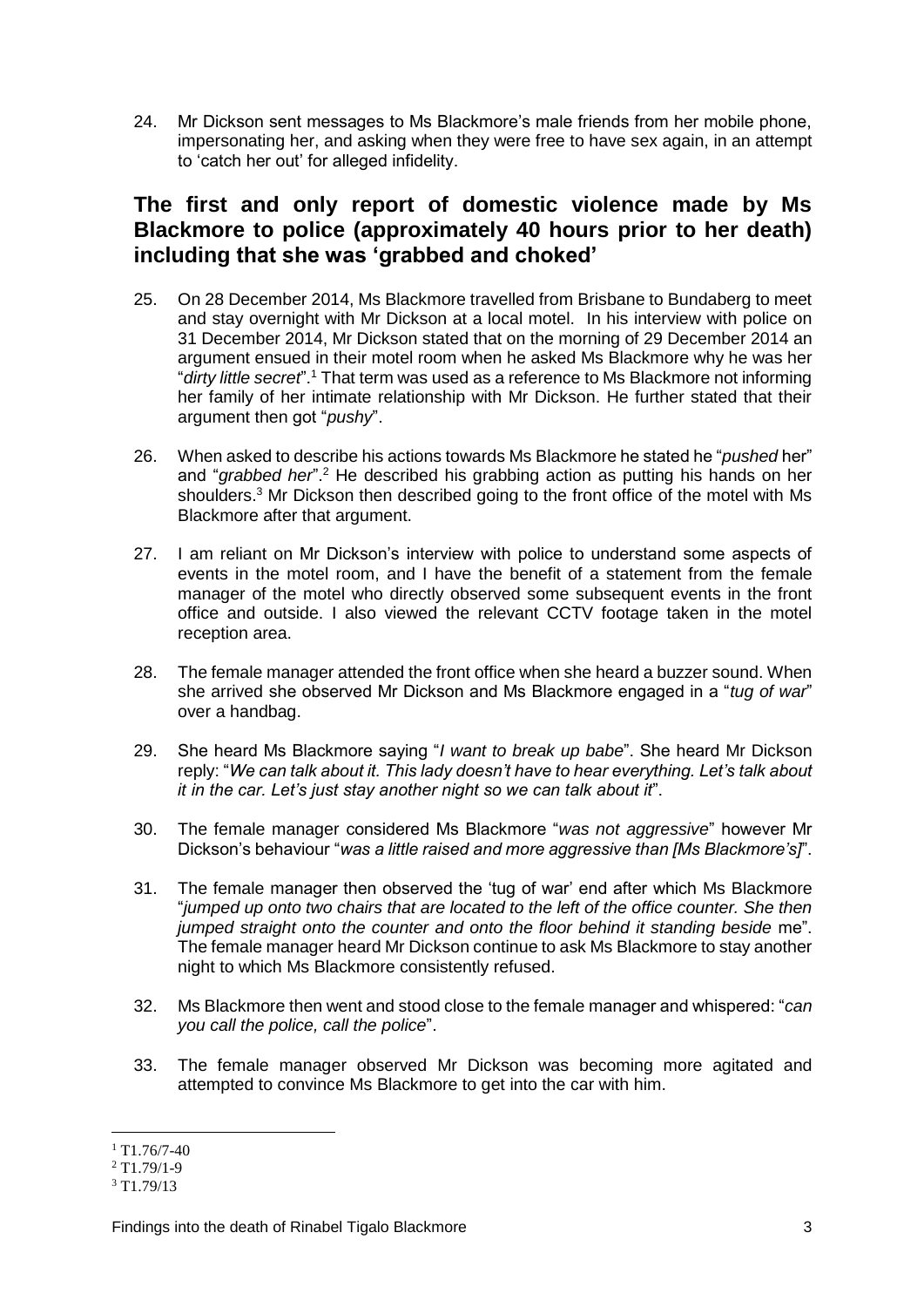- 34. The female manager then observed Mr Dickson go and sit in his car that was parked adjacent to the front office and in full view.
- 35. In his interview with police Mr Dickson agreed an argument had occurred in the motel office however he was not questioned on the details of that argument. It is unclear whether interviewing police had the benefit of the female Manager's statement at the time of the interview, noting that the statement was taken on the same day.
- 36. The female manager observed Ms Blackmore was "*satisfied*" to remain in the front office of the motel whilst Mr Dickson was in his car outside. During that time Ms Blackmore made some disclosures about an earlier incident telling the female manager:

"*Shane … put his hands around my neck and pushed the back of my neck with his finger. I'm frightened for my life and [do] not want to be with him any longer*".

37. Ms Blackmore also disclosed she wanted to break up with Mr Dickson and:

"*I'm frightened that if you don't get the police, he will kill me*"

- 38. The female manager then observed Mr Dickson drive off for a short period of time before returning. When he returned Ms Blackmore stepped out of the office. The female manager observed Mr Dickson speaking on a white phone, she then heard Ms Blackmore say: "*oh no, he's ringing my Mum … my mum doesn't even know I have a boyfriend*". The female manager then observed Ms Blackmore lean into the car and try to take the phone from Mr Dickson. Ms Blackmore instead grabbed a phone in a red case.
- 39. It appears on the material that is available to me that the white phone that was in Mr Dickson's possession was in fact Ms Blackmore's phone. Likewise the phone in the red case belonged to Mr Dickson.
- 40. It was at this time that the female manager informed Mr Dickson and Ms Blackmore that she was calling the police. I have had the benefit of listening to this call. During that call the female manager spoke with the operator and provided initial details of the incident and the address; she then handed the phone over to Ms Blackmore. Having regard to that conversation it is apparent the female manager had serious concerns about Mr Dickson's behaviour and held real concerns for Ms Blackmore's life. This was clearly articulated to the operator.
- 41. Ms Blackmore communicated to the operator the concerns she held for her life and safety and her desire to recover personal effects from Mr Dickson's vehicle.
- 42. At 9:40am that morning two constables from the Bundaberg Police Station were tasked to attend the motel. When they arrived they spoke with Ms Blackmore. Having regard to the statement of one of these attending officers it appears they became aware that the manager was a witness to some of the events. This would also have been apparent from the call initiated by the manager to police.
- 43. Those two officers took a version of events from Ms Blackmore. One of the officers recalled that version in the following terms:

"*Shane and I have been in a relationship for about eight months, there has been violence in the past and it started when the relationship started. Last night we had a fight and he was telling me that I was a liar and that he didn't trust me anymore. He*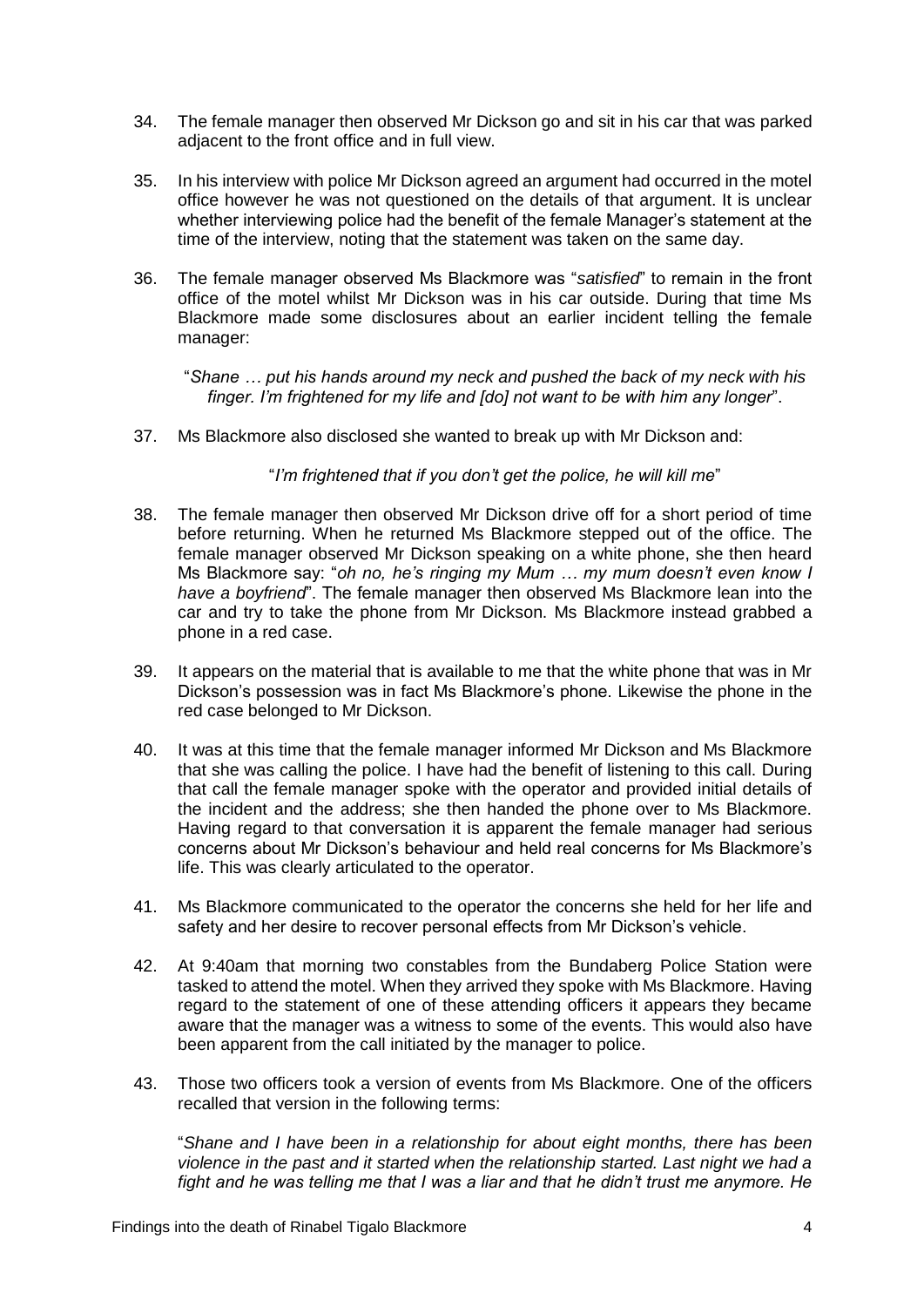*keeps asking me to introduce him to my family but how can I introduce him to my family when I have to explain the bruises? He has punched me in the past. Last night's argument he put his hands around my neck when he kept repeating that I was a liar and he didn't trust me*".

44. The second officer recalled it as follows:

*"Last night, he grabbed me and choked me using one hand. We had a fight. He was telling me I was a liar and that he didn't trust me. It's been like this since we got together and I can't introduce him to any of my friends because of how he is. He's punched me in the past. He said to me he doesn't care if he kills me, because jail is easier than being with me*".

- 45. I do not consider it necessary to resolve the differences in those versions; allowing for the possibility the actual conversation may have comprised elements from both. The more important consideration, on either account, is that Ms Blackmore made allegations of serious violence being used against her by Mr Dickson. Those allegations related not just to the previous 24 hour period but to the entirety of their relationship.
- 46. Following this conversation one of the two attending officers requested another crew to commence a patrol for Mr Dickson's vehicle. During this time the two attending officers observed Ms Blackmore receive and make calls using the phone handset she had taken from Mr Dickson earlier. It appears Mr Dickson was the other party to those calls. It does not appear any attempts were made by either officer to intervene in those calls.
- 47. During this time Mr Dickson's car was observed to pull up outside the front of the motel then drive off. The inference being that he had observed police.
- 48. Sometime after this, the two attending officers received notification from a third police constable that he had intercepted Mr Dickson on Hampson Street in Bundaberg and detained him. The two attending officers then left the motel and joined the third officer in speaking with Mr Dickson.
- 49. It does not appear that either of those officers spoke to the female manager prior to leaving, notwithstanding she had initiated the phone call to police requesting assistance.
- 50. Police conversations with Mr Dickson were recorded on body worn camera by one of the three officers. I have had the benefit of reviewing that footage. Having regard to it and the three statements of the police officers involved it does not appear that Mr Dickson was given any warnings or cautions with regard to his legal rights. In that regard I am mindful of what observations I make of this incident.
- 51. The following comments can nonetheless be made:
	- a) Mr Dickson did not appear concerned by the presence of three police officers;
	- b) Police did not take the opportunity to fully put Ms Blackmore's version of events to Mr Dickson or fully test his responses; and
	- c) Police did not actively manage Mr Dickson's behaviour as demonstrated by allowing him to speak with Ms Blackmore via telephone; notwithstanding two of the attending officers having been in her company so shortly beforehand, during which she made allegations of serious violence against her by Mr Dickson.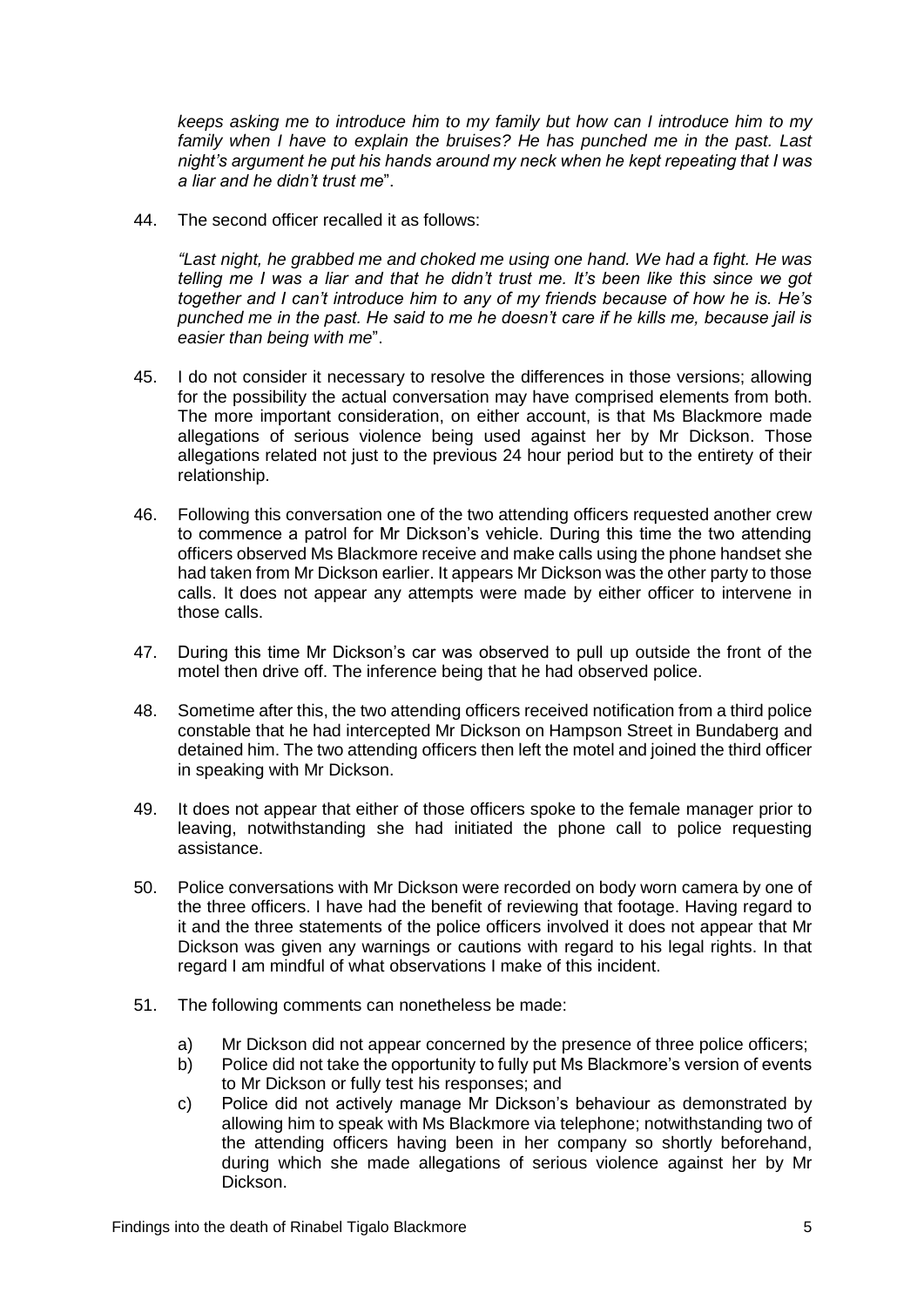- 52. Mr Dickson was eventually un-detained; whilst he was not charged with any offence, police did inform him they would be applying for a protection order. Mr Dickson informed police that he would not see Ms Blackmore again and that he would be returning to Middlemount. Mr Dickson appeared indifferent to the making of the protection order.
- 53. Police then returned to the motel with Mr Dickson and supervised the return of personal effects to Ms Blackmore and the exchange of their respective mobile phones. At this time the female manager was still present and had been joined by her husband.
- 54. Following the return of effects and exchange of phones, Mr Dickson left the motel. In a subsequent conversation, Ms Blackmore informed one of the three attending police officers she was going to catch a train back to Rockhampton and have a friend meet her there.
- 55. The only action taken by police after these events was to prepare an application for a protection order.
- 56. Not long after police had left the motel a male and a female person arrived and identified themselves as 'friends' of Ms Blackmore.
- 57. The female manager was still with Ms Blackmore at that time and heard her say: "*they are my friends but they are his (Mr Dickson's) friends too*". Approximately five minutes later Mr Dickson returned to the motel, contrary to what he told police earlier. The reappearance of Mr Dickson came as a 'shock' to the female manager and she told him "*you shouldn't even be here*".
- 58. A conversation took place between Mr Dickson, Ms Blackmore, and the two friends that had arrived. It does not appear the female manager was a party to any of those conversations, however when they left shortly after, Ms Blackmore told the female manager that Mr Dickson had taken \$400 from her bag.
- 59. These events clearly triggered a concern in the minds of the female manager and her husband for Ms Blackmore's safety such that they made the decision to move Ms Blackmore and her belongings into their private residence. From there Ms Blackmore made arrangements to be collected by a friend. Rather than be collected from the motel, Ms Blackmore instead arranged to be collected by her friend from the Sugarland Shopping Centre.
- 60. The female manager assisted Ms Blackmore with transport to the shopping centre. She did not see her again after that.

# <span id="page-7-0"></span>**The Police Application for a Protection Order**

61. I have had regard to the Application for a Protection Order prepared by the police. The grounds for the protection order as stated as follows (extracted in full):

"*The aggrieved and the respondent were staying at a motel in Bundaberg. Police attended the motel at about 9.45am (29 December 2014) and spoke with the aggrieved and later the respondent. The aggrieved stated that herself and the respondent have been in a relationship for about 8 months. The aggrieved stated to police that during the night of 28th December 2014 the respondent grabbed her*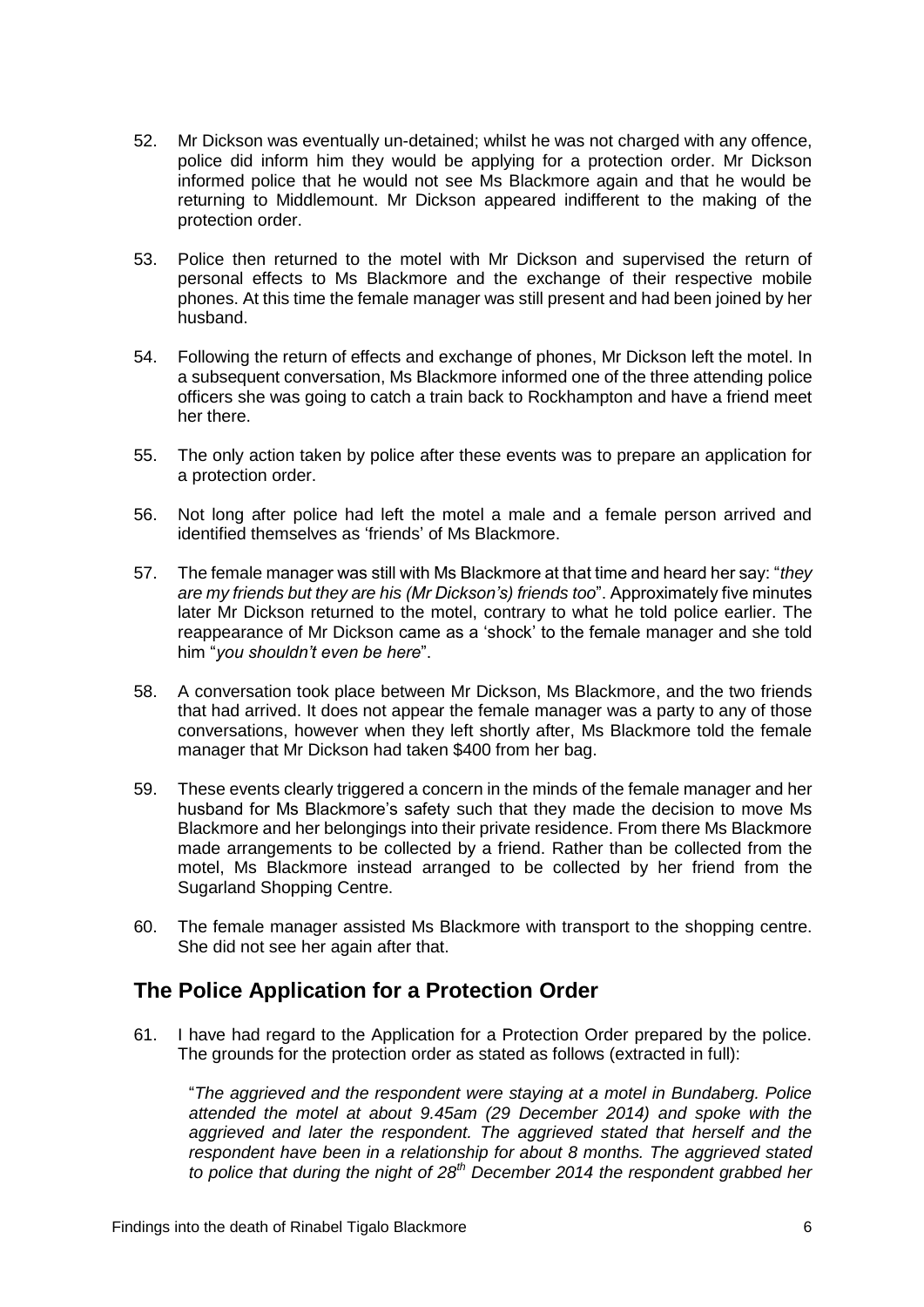*with one hand around the throat and tried to choke her. She further stated that they fought and the respondent accused her of lying and telling her that he didn't trust her.*

*She further stated that he's been abusing her since the relationship started, has been punching her and that he didn't care if he killed her because jail is easier.*

*The respondent was not at the hotel when police attended, the aggrieved called the*  respondent and he pulled up outside the hotel but when he saw police drove off *again. Another crew intercepted the vehicle down the road and the police took up with the respondent. He stated that he and the aggrieved had had a verbal argument the night before and were now split up and that nothing further had happened. The respondent and aggrieved exchanged property and have separate addresses outside of Bundaberg. The aggrieved is fearful of the respondent and is worried about him going to her mother's address.*

*It is necessary and desirable to protect the aggrieved due to the respondent's violent nature and history and the aggrieved's level of fear towards the respondent."*

- 62. It is apparent from the content of the application the officers were aware of Mr Dickson's prior history of domestic and family violence. In the application for a protection order, the responding officers identified that it was "*necessary and desirable to protect the aggrieved due to the respondent's violent nature and history (emphasis added) and the aggrieved's level of fear towards the respondent*".
- 63. Notwithstanding Mr Dickson's known history and the information provided by Ms Blackmore, that he had threatened to kill her, and had the previous evening "*grabbed her with one hand around the throat and tried to choke her*", and had been abusing her for eight months, the police did not take Mr Dickson into custody or charge him with a criminal offence.
- 64. The attending police did not take a statement (or a version) from the female Manager who had witnessed the interaction in the front office of the Motel that morning; notwithstanding she clearly identified herself in the call to police. The first record of the female manager's version of events was taken in a formal statement on 31 December 2014 in anticipation of criminal proceedings, after Ms Blackmore had exited the vehicle, and before her life support was withdrawn.
- 65. In the course of providing her statement, the female manager alerted police to the availability of CCTV footage from the front office of the motel and provided it to police. Had a statement (or a version) been taken from the female manager at the time of the incident, its existence would have become apparent.
- 66. Having had the benefit of viewing this CCTV footage, I am satisfied that if police had viewed the footage at the time of the incident they would have better understood the dynamics of the relationship and responded accordingly.
- 67. Further, there is no reference to the police referring Ms Blackmore to a refuge or women's shelter or providing the contact details for an appropriate service such as 'DV Connect' hotline for advice and assistance.
- 68. I have formed a view that the attending police missed opportunities to adequately assess the risk to Ms Blackmore and gather evidence that could have formed the basis for a charge or charges against Mr Dickson in relation to that incident.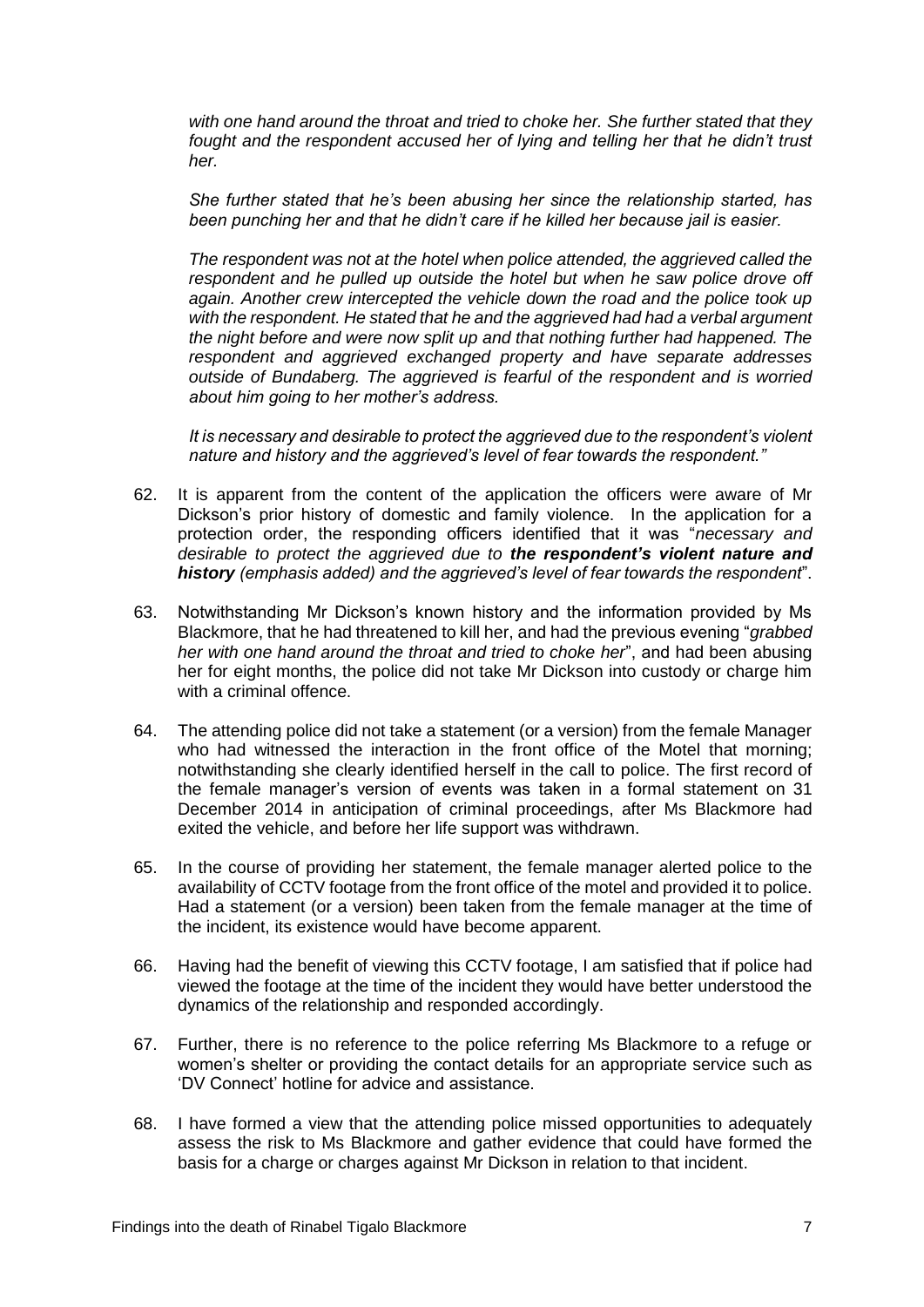69. I acknowledge that four years have lapsed since Ms Blackmore's death and that in general terms police training and awareness in relation to domestic violence and the significance of non-fatal strangulation has improved significantly. I refer to the QPS response to these findings below.

# <span id="page-9-0"></span>**Ms Blackmore returns to Middlemount**

- 70. At about 11:00am Ms Blackmore called a male friend who resided in a unit on Atkinson St, Middlemount. That call went unanswered.
- 71. At approximately 12:40pm Ms Blackmore phoned a female friend in Brisbane and told her she had broken up with Mr Dickson and did not have any money; she asked the female friend to drive to Bundaberg and pick her up. The female friend then drove from Brisbane to Bundaberg (a distance of 360 km).
- 72. At about 3:30pm Ms Blackmore's male friend called her back and they had a conversation. The male friend recalled Ms Blackmore telling him: "*[Mr Dickson] was jealous … [he] had choked her around the throat"*. She also told her male friend she was of the belief that Mr Dickson was going to kill her and that she wanted to separate from him.
- 73. During their conversation Ms Blackmore told her male friend that she was worried about her son's passport that was in a bag that belonged to her; that bag was still at Mr Dickson's unit on McKenzie St, Middlemount. She asked him to go to the unit, use a spare key to gain entry and retrieve the bag and passport for her.
- 74. Mr Blackmore's male friend attended the unit at about 5:00pm. He was unable to gain access to the unit and retrieve the items. He then made a call to her during which she discussed another means by which he might get the spare key but he declined to assist any further.
- 75. Ms Blackmore's female friend arrived in Bundaberg at about 6:00pm. She picked up Ms Blackmore from an agreed location. After picking up Ms Blackmore they drove back to the motel to collect Ms Blackmore's belongings. Whilst they were at the motel Ms Blackmore made disclosures to her female friend about what occurred.
- 76. Ms Blackmore said there had been an argument with Mr Dickson who acted in a jealous manner and accused her of sleeping with other men. She also said that Mr Dickson had called her a 'slut' and choked her with his hands.
- 77. At Ms Blackmore's request her female friend drove them from the motel to Middlemount (an additional 555 km) so that Ms Blackmore could collect the remainder of her property, including passports, from Mr Dickson's unit. During the drive, Ms Blackmore received "*a lot*" of SMS messages which she told her female friend were coming from Mr Dickson. Ms Blackmore responded to some of the messages. It is unclear from the material what the content of those messages were.
- 78. Ms Blackmore and her friend arrived at Middlemount at about 1:00am on 30 December 2014. They stayed at the Atkinson St unit of Ms Blackmore's male friend, whom she had earlier asked to gain access to Mr Dickson's unit to recover the passport and bag.
- 79. Later in the morning of 30 December 2014, Ms Blackmore was observed engaging in a number of phone calls with Mr Dickson. Following those calls the female friend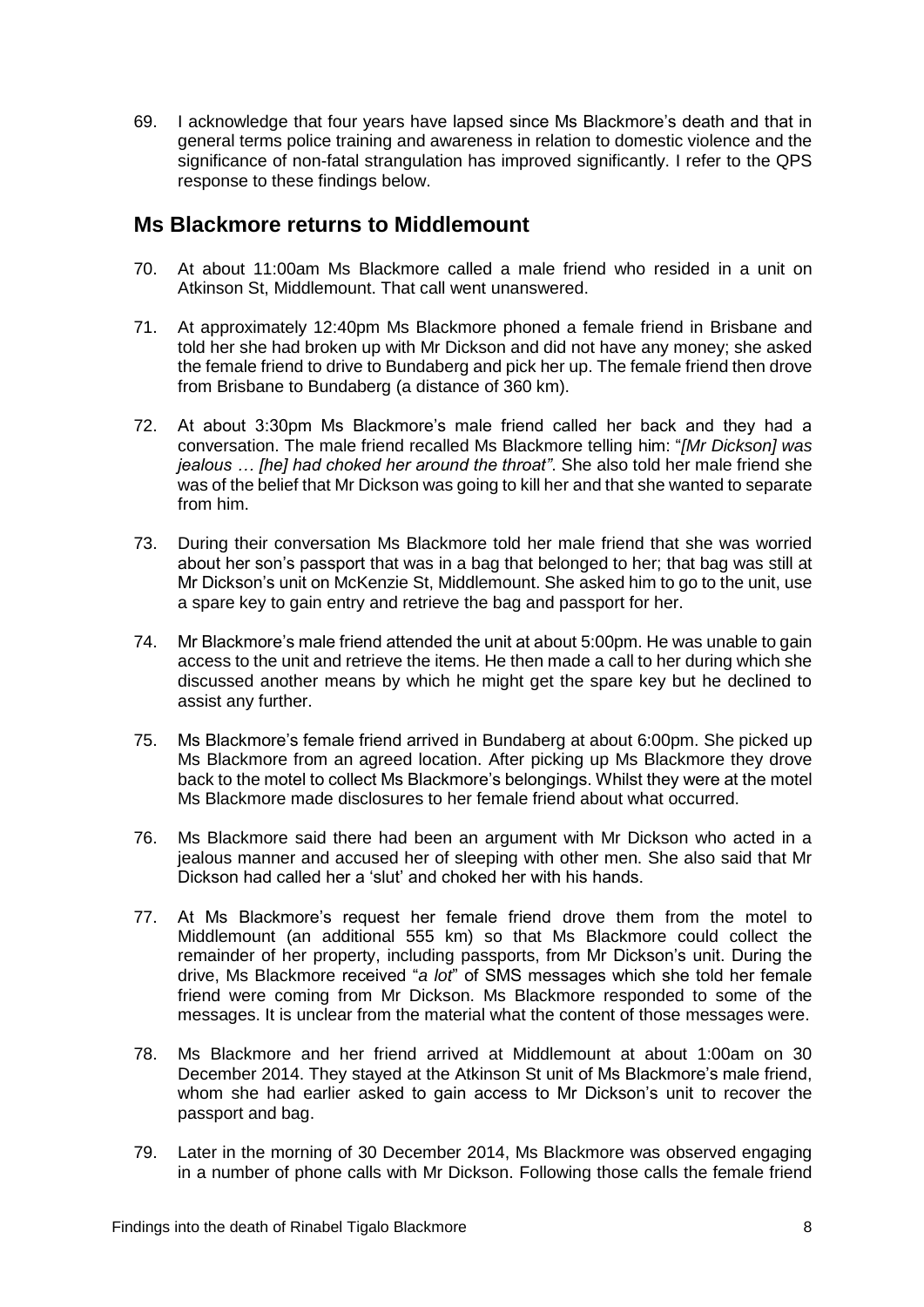recalled the following conversation she had with Ms Blackmore: "*Shane told her that it was his place and she had no right going into his place to collect her property*" and "*his friend lives next door and he (Mr Dickson) will know if she tries and gets into the place*".

- 80. It is apparent those preceding phone calls related, at least in part, to Ms Blackmore attempting to recover her personal effects. I regard this as demonstrative of her intention to follow through on the separation.
- 81. Ms Blackmore told her female friend she felt like "*she had to go and try sort stuff out with Shane so she could get her stuff*". The female friend discouraged her from doing that and suggested she contact police so they could be present when she went to recover her personal effects. Ms Blackmore sought to reassure her female friend that she would be okay.
- 82. Ms Blackmore's male friend was not present at the time as he had gone to work.
- 83. Ms Blackmore and her female friend then went to Mr Dickson's unit where Ms Blackmore waited. Ms Blackmore came to an arrangement with her female friend to call and inform her about her safety; if during that call Ms Blackmore said everything was okay it meant her female friend could leave Middlemount. However, if Ms Blackmore said: "*you should come and have a look at the unit*" it meant that she was in trouble and her female friend should call the police. The female friend then went back to the Atkinson St unit and waited.
- 84. Shortly after 1:00pm Ms Blackmore's male friend missed a call from her. Then at 1:10pm he received a message from her stating: "*don't text or call don't text me back now*".
- 85. At 6:00pm Ms Blackmore called her female friend and said everything was okay and that she could leave. The female friend left Middlemount at about 6:30pm and commenced driving to Gladstone.

# <span id="page-10-0"></span>**Mr Dickson's version of his violent conduct towards Ms Blackmore**

- 86. The following sequence of events is substantially drawn from Mr Dickson's electronically recorded interview with police.
- 87. In his interview Mr Dickson told police that he arrived back at the Middlemount unit at lunch time on 30 December 2014. When he arrived Ms Blackmore was sitting out the front.<sup>4</sup> He observed Ms Blackmore had personal effects with her. Mr Dickson informed police he indicated for her to go inside. He says she didn't take anything (her personal effects) inside. "*and that's when we were kissing and carrying on , done the deed, went back outside, grabbed her stuff, bought it back inside and done the deed again. Been playing around for a while*".<sup>5</sup> When asked what 'done the deed' referred to, Mr Dickson said "*having sex*". He clarified further in the interview "*I've met her, gave her a hug. She's given me a hug and next minute we're kissing and carrying on within minutes*". 6

<sup>&</sup>lt;u>.</u>  $4$  T1.20/45-53

 $5$  T1 21/40-50

<sup>6</sup> T1.22/24-25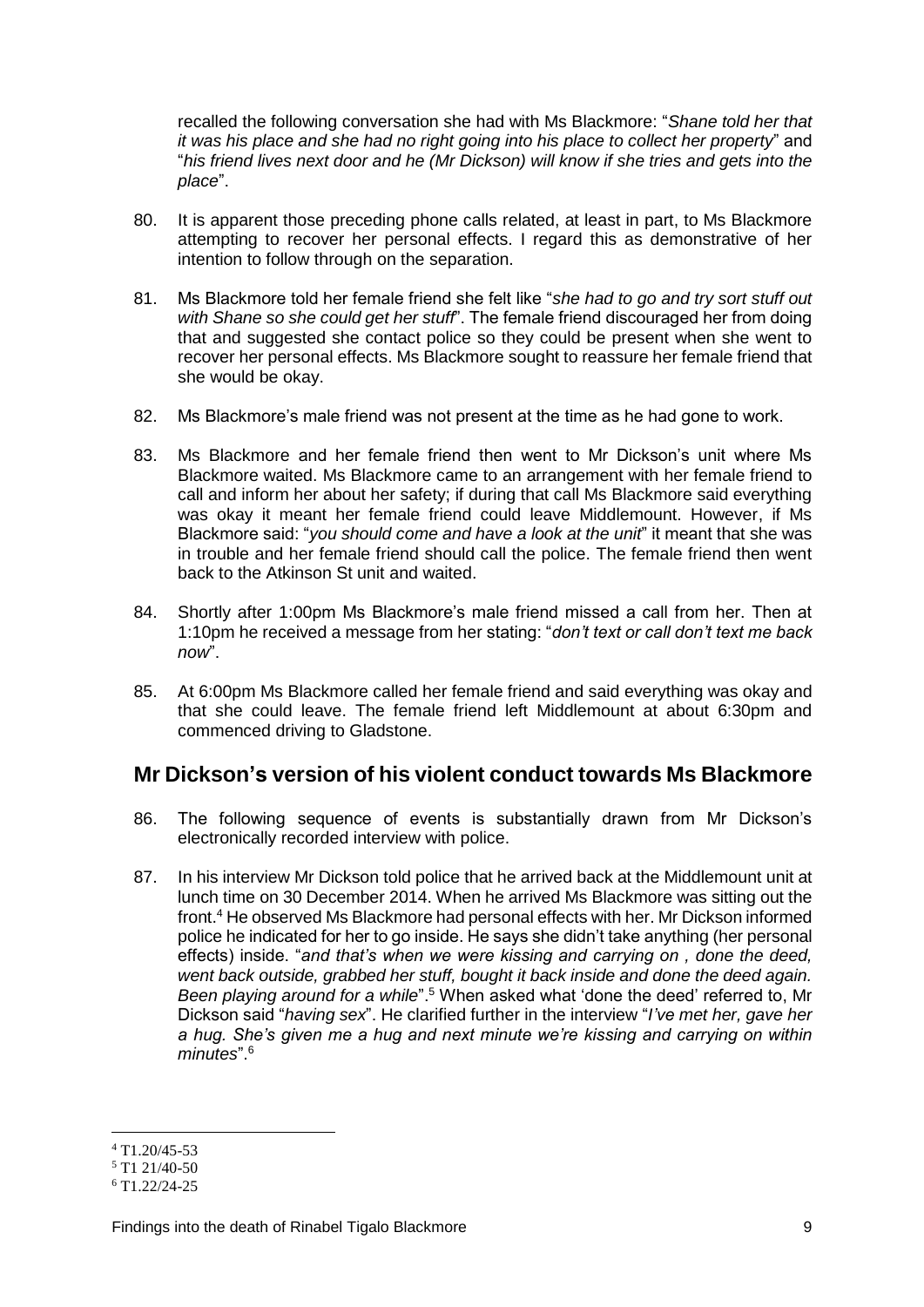- 88. Ms Blackmore then went outside, retrieved her possessions and came back inside the unit. Mr Dickson said they again had sex, before falling asleep together on the bed. When they awoke they started arguing.<sup>7</sup> The argument was about issues of infidelity and her still being (legally) married.
- 89. Mr Dickson admitted in his interview that he became physically violent during this argument. He admitted he grabbed her around the "*collar bone*" or "*shoulder*", "*shaking her*" and "*squeezing her*".<sup>8</sup> He also admitted to pushing her to the ground.<sup>9</sup> He described Ms Blackmore as screaming at him, telling him "*stop it*" and "*I love you*".<sup>10</sup> He stated they physically separated from each other; Ms Blackmore went to the shower; he went to the lounge room. $11$
- 90. He admitted to police that as a consequence of that assault she had marks on her shoulders and "around the neck".<sup>12</sup> He described them as red coloured.<sup>13</sup>
- 91. Later in the night, following that period of separation, they began arguing again. During this second argument Mr Dickson "*grabbed*" her a second time. He told police: "*I grabbed her by the – the collar. Or the collar of like her shirt*".<sup>14</sup> He demonstrated to police a physical action whereby he made contact with her lip causing it to bleed.<sup>15</sup> He described it as "*almost a punching motion*".<sup>16</sup> Some of Ms Blackmore's blood came to be on the floor of the unit, Mr Dickson described it as "*just a bit of blood*", "*like drips on the floor*". 17
- 92. Mr Dickson also told police that during this second argument he was shaking Ms Blackmore. When asked to describe how he did that he replied: "*around the neck … and on the collarbone and the shoulders*".<sup>18</sup> He then described pushing her to the couch but when queried by police described 'sitting' on the couch at which time the second argument "sort of stopped".<sup>19</sup> He then described Ms Blackmore retrieving a towel and they both wiped her blood from the floor.<sup>20</sup>
- 93. After cleaning up her blood they both went back into the lounge room; Mr Dickson told police there were "*still fighting*" at that time and made admission to using additional violence against Ms Blackmore. <sup>21</sup> He told police that he had "*shaken her*", "grabbed her around the neck" and "pushed her [back] on to the couch".<sup>22</sup> He described using a degree of "*force*" when holding her by the neck. 23
- 94. The interviewing officer asked "*Did she stop like breathing like or trying to – cough or anything like that*" to which Mr Dickson responded "*she didn't actually stop breathing*

 T1.21/43-49 T1.26/30-54 T1.29/21-51 T1.27/13-15 T1.27/44-53 T1.30/25-36 T1.31/15-29 T1.32/1-2 T1.32/11-16 T1.34/13-14 T1.34/32-43 T1.35/44-48 T<sub>1</sub>.35-36/50-2  $20$  T1.36-37 T1.38/10-22 T1 38/30-60 T1.38/39-53

1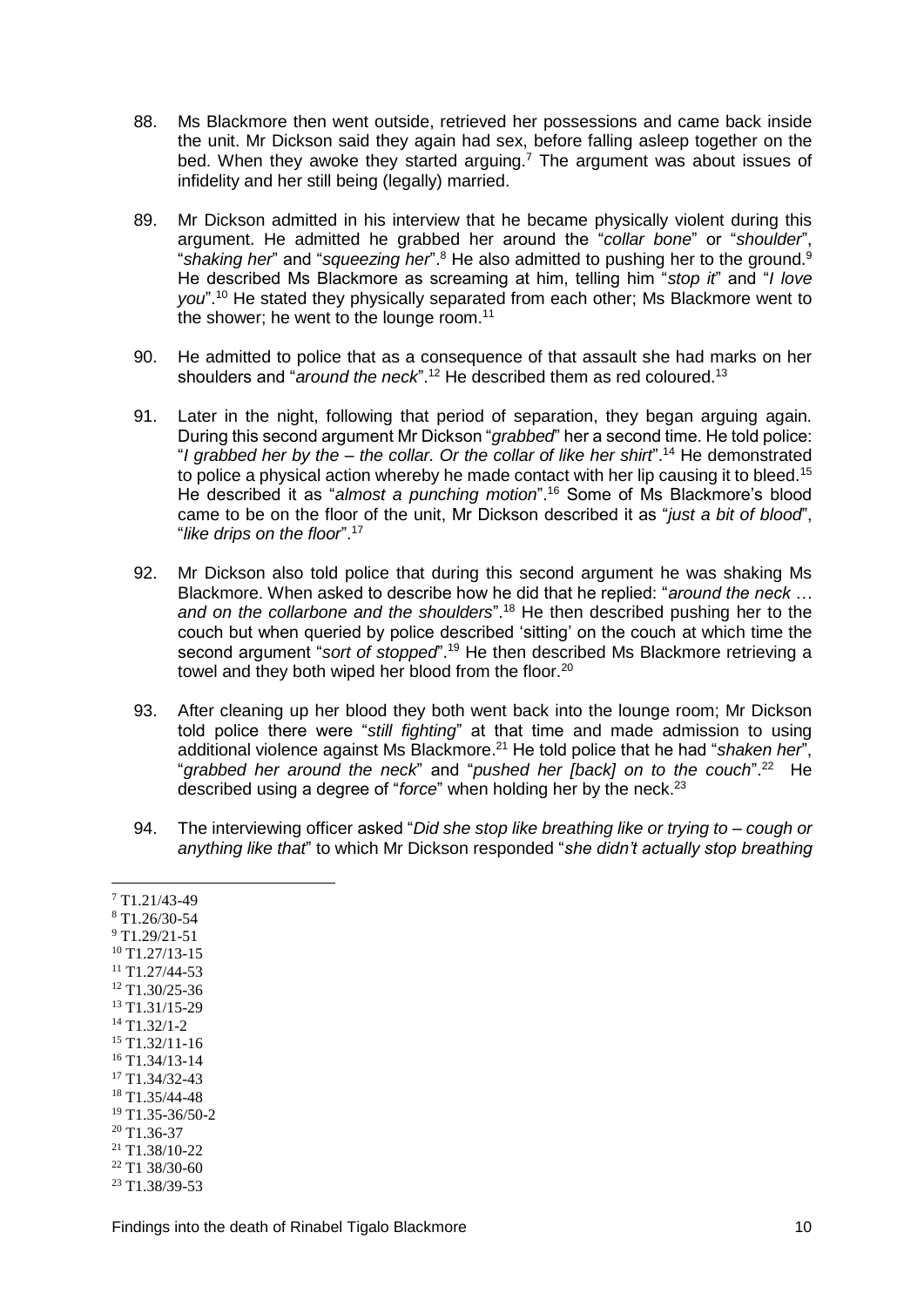*or nothing … she just – she grabbed me by the – then hands then … she's gone 'Ah –huh stop it'*".<sup>24</sup> I understand this to mean that Ms Blackmore was attempting to remove Mr Dickson's hands from her neck.

- 95. When asked how this incident ended Mr Dickson told police: "*it sort of just all blew, like just come – it just calms down*".<sup>25</sup> He described how they stopped saying anything to each other and that Ms Blackmore was crying: *"like she's crying ... she'd be going 'I love you, I don't want to leave you'"*. Mr Dickson was unable to reconcile his own (freely admitted) violence against Ms Blackmore with her apparent response, telling police: "*how does this work? Like it – I've just shaken the shit out of you, and what's going on here? What's – it's, 'I love you'*". 26
- 96. He states after this argument ended they both lay back on the bed however he could not sleep. Mr Dickson said to Ms Blackmore "*This is bullshit, what are we doing here, this is not gonna work, we're meant to be driving today so let's go, no traffic, no-one's*  there, let's do it".<sup>27</sup> He then said "she grabbed a bag, grabbed a jumper, grabbed a *pair of shoes, grabbed her shit, her toiletry bag"*. 28
- 97. Independently of Mr Dickson's interview, Ms Blackmore's mobile phone records reveal that at 10:29pm, a phone call was made from her phone to a former male work colleague. Her work colleague missed the call. Then at 10:32pm, her work colleague received a text message through an internet application called 'Line'. The message stated: "*Hi how are you been a while since we last fucked when you free again*".
- 98. Ms Blackmore's former work colleague thought that this was strange as he had never received anything like that before from Ms Blackmore and they had never been in an intimate relationship. Hours later, he sent a message to Ms Blackmore's phone asking where she was and he tried calling her but there was no response.
- 99. I am satisfied, having regard to previous examples of such behaviour, that Mr Dickson was the author of that message, not Ms Blackmore.
- 100. Shortly after that message was sent, at 10:50pm, Ms Blackmore's female friend received a call. The caller detailers indicated it originated from Ms Blackmore's mobile phone, however when the female friend answered the call she heard a male voice ask her: "*where are you now*"? The female friend also heard Ms Blackmore's voice in the background saying: "*you should really see the unit, you should really, really see the unit. Maybe next time*".
- 101. The female friend understood this to be the code they had discussed earlier. The female friend believed that Ms Blackmore was in danger.
- 102. At 11:03pm the female friend sent a message to Ms Blackmore asking whether she wanted her to contact police on her behalf. That message was sent in a Filipino dialect which she and Ms Blackmore had previously communicated with. Almost immediately afterward the female friend received a response saying: "*English please … All good thank you. Thanks for bringing me today. We travelling again tomorrow back to Brisbane maybe we can catch up there if that where you going now*".

<sup>&</sup>lt;u>.</u>  $24$  T1 39/1-25

 $25$  T1.39/42-43

 $26$  T1 40/1-10

 $27$  T1.40-41/40-7

<sup>28</sup> T1.41/23-24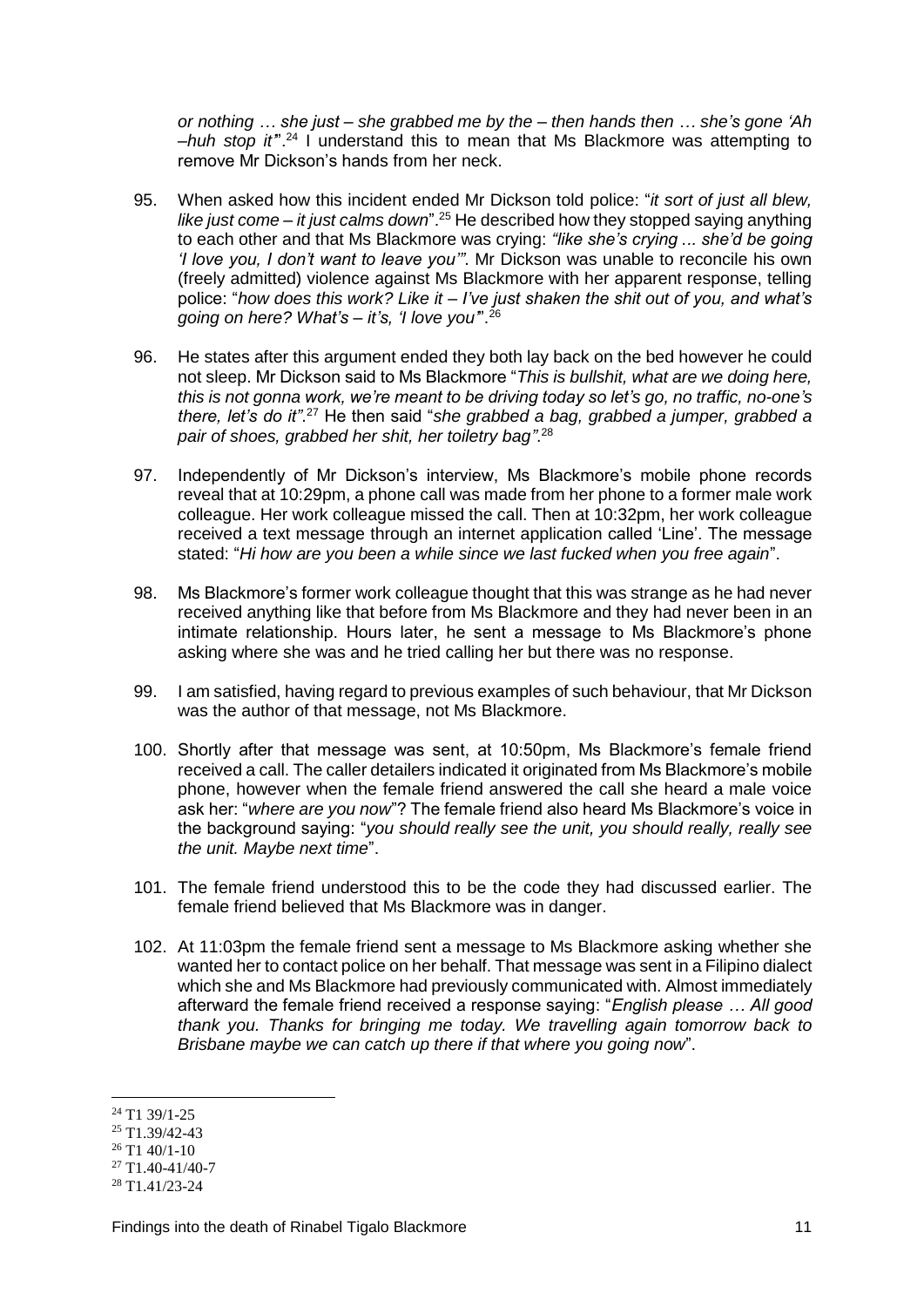103. As a result of that response the female friend formed the belief Ms Blackmore no longer had possession or control of her mobile phone. She then stopped driving, pulled into a service station and sent an SMS message to Ms Blackmore's male friend back in Middlemount. She asked him to call police to assist Ms Blackmore (this message was not received by him).

# <span id="page-13-0"></span>**Ms Blackmore exits the moving vehicle and sustains nonsurvivable injuries**

- 104. In his interview with police Mr Dickson stated that after deciding drive to Brisbane they then placed Ms Blackmore's luggage into his vehicle. Ms Blackmore initially sat in the rear of the vehicle as it appeared she was looking for an item in one of her bags.<sup>29</sup> Mr Dickson then commenced driving. He drove directly out of Middlemount towards the Fitzroy Development Road.
- 105. A forensic examination of Mr Dickson's vehicle later revealed that the child lock was engaged on the door where Ms Blackmore was seated behind the driver. The other rear door was blocked by luggage stacked to the roof. The examination also revealed that Ms Blackmore's mobile phone was located in the driver's door well. It is likely that Mr Dickson had taken possession of Ms Blackmore's phone and she could not access her phone.
- 106. As Mr Dickson slowed down to approach the T-intersection to the Fitzroy Development Road, Ms Blackmore climbed over to the front passenger's seat and complained of motion sickness. After moving to the front passenger seat an argument commenced. When asked what the argument was about Mr Dickson told police: "*Oh, you know, I'm a dickhead. Why am I driving and she, um, like what are we doing*".<sup>30</sup> During the argument Mr Dickson described his voice as "*loud*", he told Ms Blackmore: "*I should leave you on the fucking side of the road. This is bullshit … this is wasting my time. Why the fuck did you come back up to Middlemount when we're driving back fucking the same way I just came? I just come here today, now we're fucking driving back there. This is bullshit*".<sup>31</sup>
- 107. Mr Dickson denied using any physical violence against Ms Blackmore at any time whilst they were in the vehicle.<sup>32</sup>
- 108. When asked what Ms Blackmore's reaction was to his verbal abuse Mr Dickson told police:

"*Her reaction was to bail out of the car*". 33

109. Mr Dickson told police he was driving the vehicle at about 100km per hour and was trying to concentrate on the road. He was not paying attention to whether Ms Blackmore has her seatbelt on and was unaware of any seatbelt alarm feature in his vehicle.<sup>34</sup> He told police: "*I was screaming – I screamed at her and the next minute she's going to the door and she's gone, mate*".<sup>35</sup>

<sup>33</sup> T1.45/57

<sup>1</sup> <sup>29</sup> T1.43/5-6

<sup>30</sup> T1.44/42-43

<sup>31</sup> T1.45/19-38

 $32$  T<sub>1</sub>.46/1-8

<sup>34</sup> T1.47/

<sup>35</sup> T1.48/19-20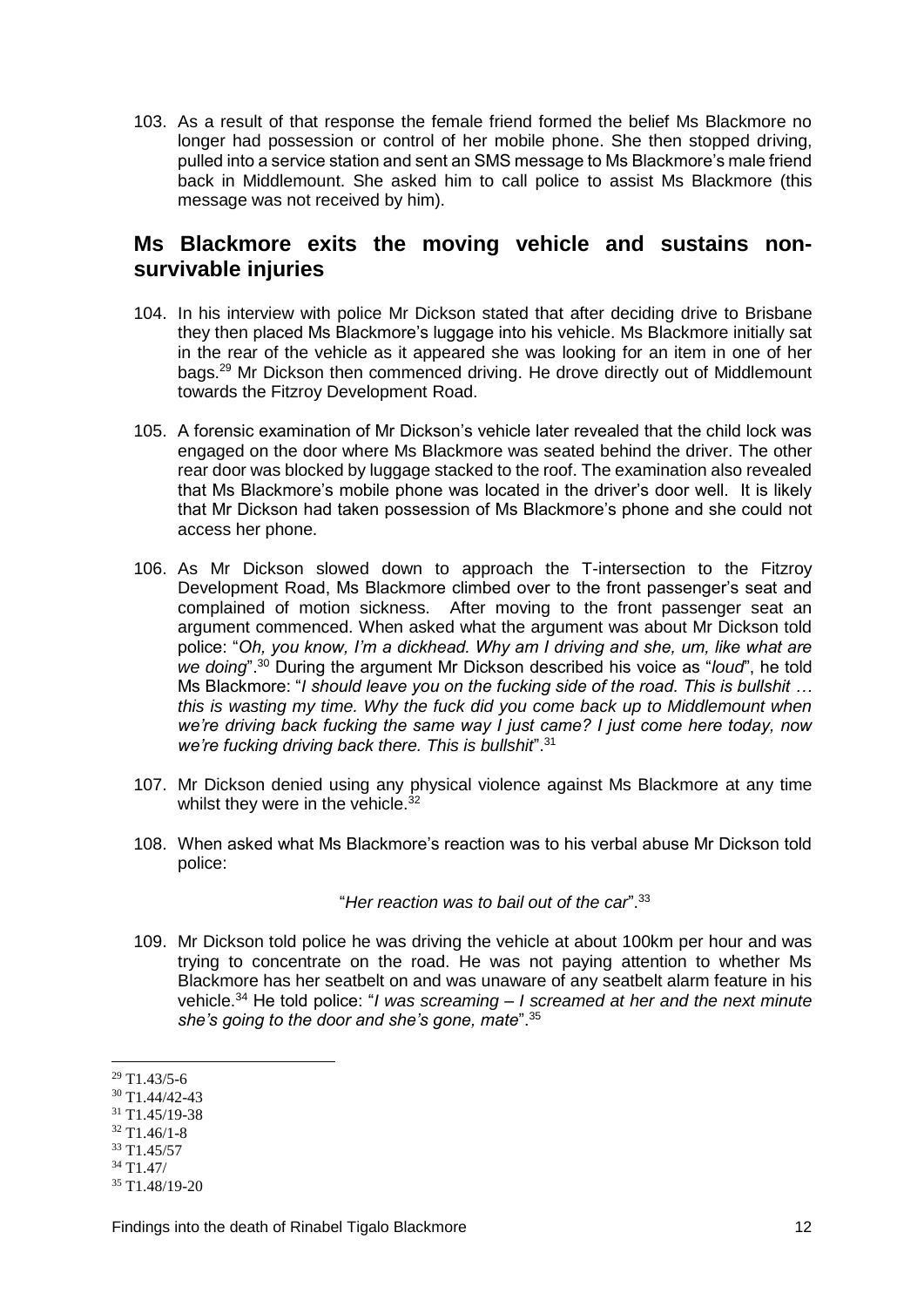- 110. Whilst Mr Dickson's account seemingly describes a sudden motion on Ms Blackmore's part he did describe trying to prevent her exiting the vehicle, telling police: "*I've gone like to grab her and I just can't – I couldn't get to her at all*".<sup>36</sup>
- 111. Mr Dickson denied doing anything to Ms Blackmore that may have caused her to exit the vehicle. He told police: "*If she wanted to do something like that – do that, why didn't she just run off with the ute? She didn't have to get into the car. I didn't try and get her into the car. She wanted to go with me ... I wouldn't have taken her in the frigging car if I knew she was gonna do that. I don't want to do this. Why can't – why can't these just be freaking normal*".<sup>37</sup>
- 112. Mr Dickson told police that after Ms Blackmore exited the vehicle he immediately slammed on the brakes and completed a U-turn. He located Ms Blackmore unconscious on the grassed shoulder of the road. He saw that Ms Blackmore had numerous physical injuries. He carried her back to the vehicle and placed her in the front passenger's seat.
- 113. Mr Dickson called Triple 0 at 12:08am on 31 December 2014. He advised the operator that Ms Blackmore was unconscious after she had jumped from his car during an argument. He immediately drove back to the Middlemount Ambulance Station under the direction of the operator. He received advice from an ambulance officer about what to do, and he took steps to attempt to keep Ms Blackmore alive. Mr Dickson was met by a paramedic at the Middlemount Ambulance Station, shortly after his arrival.
- 114. The first person to provide medical attention to Ms Blackmore was a male paramedic who at 12:11am was tasked to attend the Middlemount Ambulance Station and rendezvous with Mr Dickson. Upon arrival the male paramedic observed the Ms Blackmore had a number of significant injuries including a large wound to her head and deformity to both ankles suggesting they had both been broken.
- 115. The male paramedic was able to elicit verbal responses from Ms Blackmore and take initial steps to stabilise her condition including placing a cervical collar on her. Two female paramedics attended shortly afterwards and also provided assistance to Ms Blackmore.
- 116. Ms Blackmore was taken to the Dysart Hospital, upon arrival she was unconscious and did not regain consciousness during her time there. Approximately 2.5 hours later she was retrieved by The Royal Flying Doctors Service (RFDS) and transferred to the Townsville Hospital.
- 117. Ms Blackmore was unconscious when RFDS crew arrived, she was intubated and placed on mechanical ventilation. Her vital signs remained within acceptable ranges during her transfer to the Townsville Hospital.

# <span id="page-14-0"></span>**Removal of life support**

118. Ms Blackmore did not regain consciousness and remained on ventilation.

<sup>1</sup> <sup>36</sup> T1.49/7-8

<sup>37</sup> T1.48-49/43-1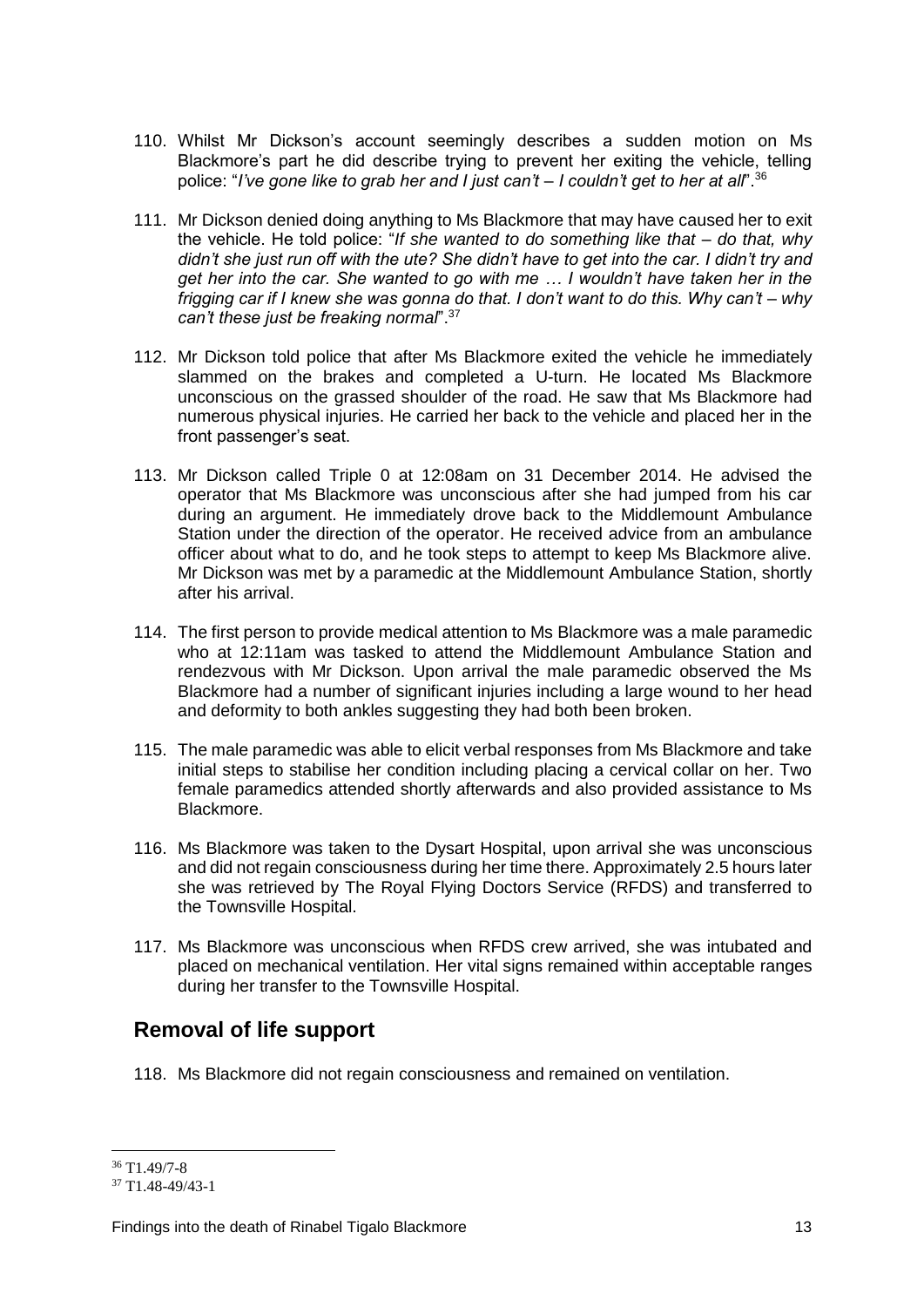- 119. A neurosurgeon deemed that surgery would be futile and she was placed in an induced coma. Her injuries were incompatible with life. Ms Blackmore's family attended the Townsville Hospital and authorised the removal of life support.
- <span id="page-15-0"></span>120. She was pronounced life extinct on 2 January 2015.

### **Autopsy results**

- 121. A forensic pathologist performed an autopsy on 5 January 2015. Toxicology tests were also conducted. The forensic pathologist prepared a report dated 31 July 2015.
- 122. No alcohol or drugs were detected in Ms Blackmore's system.
- 123. The forensic pathologist was of the opinion that the medical cause of Ms Blackmore's death was a head injury.
- 124. I accept the forensic pathologist's opinion as to the medical cause of Ms Blackmore's death.

#### <span id="page-15-1"></span>**Queensland Police conduct a record of interview**

- 125. At about 12:43am on 31 December 2014, police from Middlemount attended the ambulance station and detained Mr Dickson. Police from the Moranbah Criminal Investigation Branch then attended the Middlemount Police Station and after arresting Mr Dickson for assault, they commenced an electronic record of interview. Mr Dickson participated in the police interview and directed police to where the incident occurred.
- 126. The police drove 2.8km south on the Fitzroy Development Road from the Tintersection with Dysart Middlemount Road. They observed mud tyre marks in the bitumen and located a small amount of blood approximately 1.5m from the bitumen surface on the dirt shoulder of the road. Mr Dickson returned to the police station and continued with the record of interview.
- 127. Mr Dickson was released later that day on 31 December 2014, without charge.
- <span id="page-15-2"></span>128. The interview occurred prior to any substantial evidence gathering.

# **Criminal Proceedings against Mr Dickson**

- 129. On 15 January 2015, Mr Dickson was charged with the murder of Ms Blackmore and taken into police custody
- 130. Police investigations concluded that Ms Blackmore's death occurred in circumstances where she reasonably feared for her life whilst in the company of Mr Dickson. Due to his actions and intimidation, Ms Blackmore felt that she had no option but to flee the vehicle, which has ultimately lead to the fatal outcome.
- 131. Mr Dickson was indicted for the murder of Ms Blackmore; however when he was arraigned he entered a plea of guilty to the alternative charge of manslaughter following which the indictment for murder was discharged.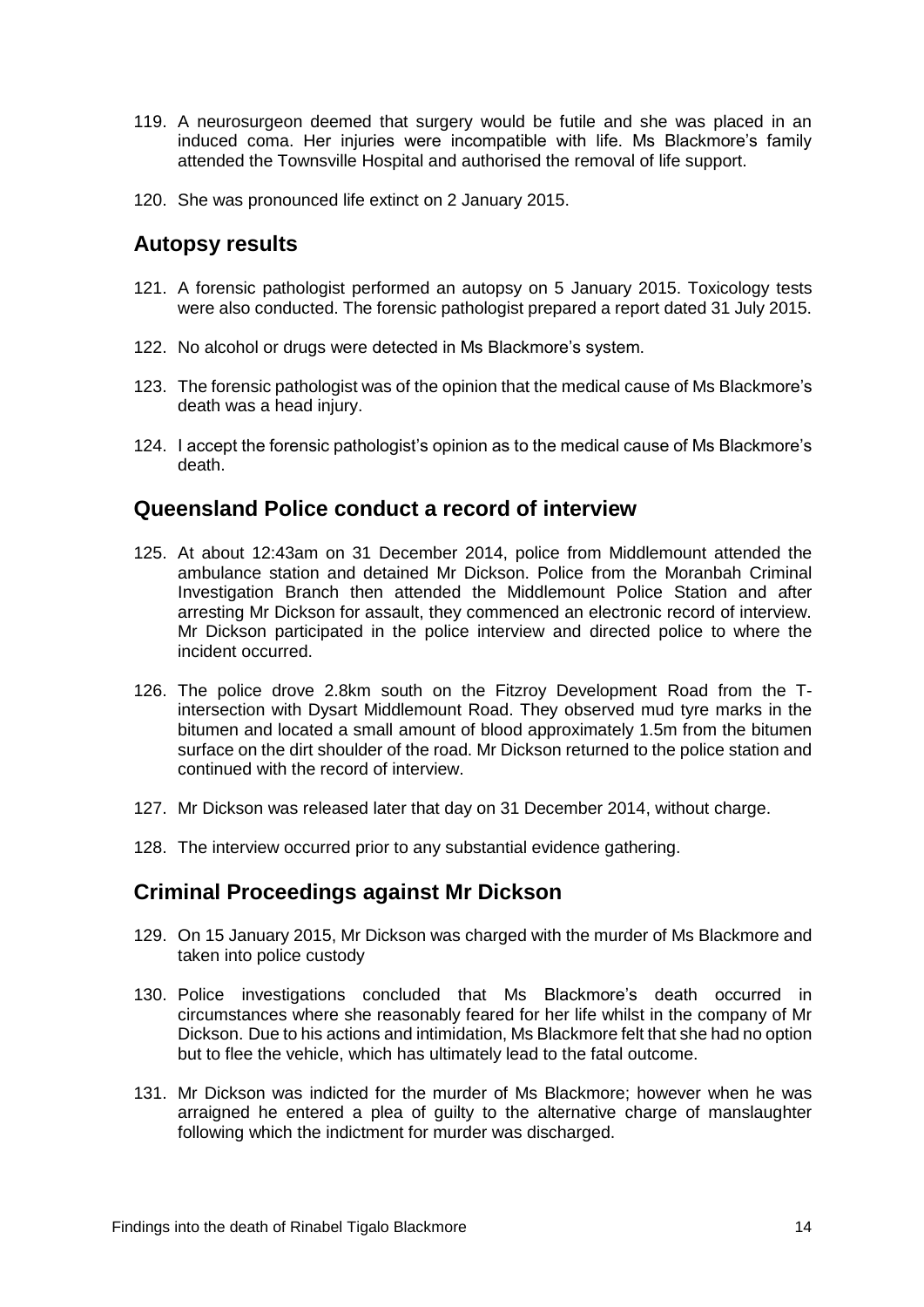- 132. On 24 November 2016, in the Supreme Court of Queensland in Rockhampton, Mr Dickson was sentenced to seven and a half years imprisonment for the manslaughter of Ms Blackmore. A declaration was made for time served under the sentence in presentence custody from 15 January 2015 to 23 November 2016 (a period of 679 days).
- 133. The Supreme Court set a parole eligibility date of 15 July 2017. The Parole Board declined Mr Dickson's parole application, on the grounds that he needed to complete a high intensity violence program before they would consider granting parole.
- 134. Mr Dickson was released to parole on 21 August 2018.
- 135. The sentencing remarks can be summarised as follows::
	- a) Ms Blackmore had been subjected to domestic violence. She had expressed a fear for her life and her fear was such that she established a code with her friend to obtain emergency help from police;
	- b) The events occurred against the background of acts and threats of harm, that Ms Blackmore was sufficiently fearful of what Mr Dickson might do to her. This led to her leaping from the car travelling at substantial speed and suffering catastrophic injuries;
	- c) Mr Dickson had, by his physical acts and threats, caused fear in Ms Blackmore;
	- d) Ms Blackmore's fear of significant physical harm was sufficient to risk jumping from a speeding motor vehicle – presumably as an act of attempted selfpreservation;
	- e) The fear Ms Blackmore experienced was well founded given Mr Dickson's prior behaviour. Her leaping from the vehicle was a consequence of that behaviour;
	- f) There was no intent by Mr Dickson to cause Ms Blackmore's death;
	- g) There was no physical act that caused Ms Blackmore to exit the vehicle that is, she wasn't pushed;
	- h) Mr Dickson did not foresee that Ms Blackmore would exit the car but it was foreseeable by an objective bystander, aware of all the facts. Her actions were not so disproportionate as to break the chain of causation;
	- i) Mr Dickson had a relevant criminal history including acts of violence towards females with whom he had relationships. The offences included, assault occasioning bodily harm in November 2007, two breaches of a domestic violence order, an offence of going armed so as to cause fear in April 2011, and assault occasioning bodily harm, along with seven breaches of another domestic violence order. The latter offences were dealt with on the basis that they were not motivated by anger but rather for the safety of an ex-girlfriend – an attempt, apparently, to protect her from harm;
	- j) Mr Dickson had a 10 year old son, who he had supported financially throughout his life;
	- k) Mr Dickson had a good work history;
	- l) Mr Dickson was remorseful for what had happened. He did what he could to help Ms Blackmore after she exited the vehicle;
	- m) The nature of Mr Dickson's relationship with Ms Blackmore and the significant point of disputation in the relationship, from Mr Dickson's point of view at least, was that he was concerned with Ms Blackmore's efforts to conceal her relationship with him from her family;
	- n) There was no evidence or reports of domestic violence from neighbours over a period of months;
	- o) Mr Dickson provided financial support to Ms Blackmore, to her son, and to see her reunited with her family in the Philippines;
	- p) Mr Dickson is obviously a man who has difficulty in keeping his emotions under control;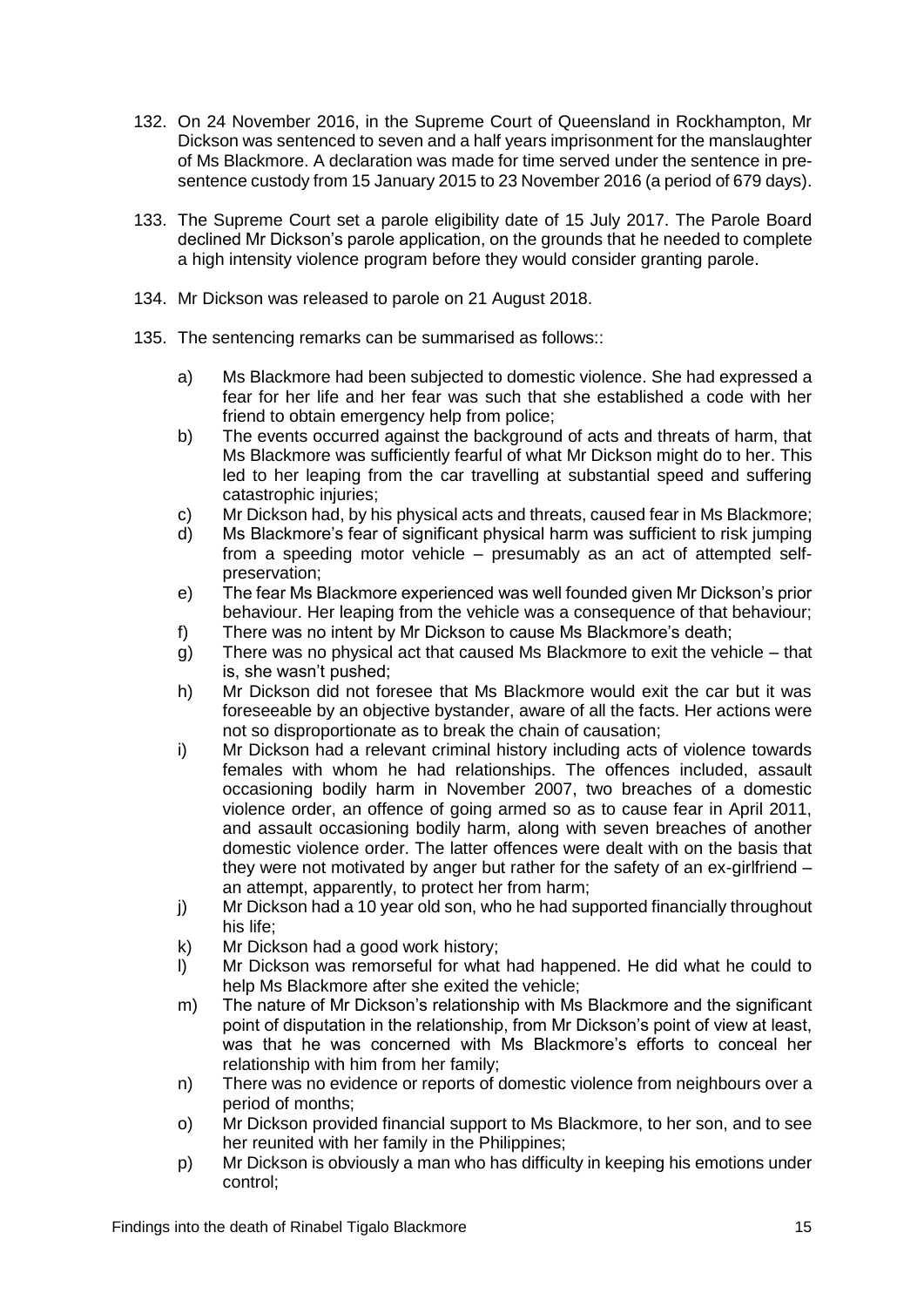- q) The defence counsel's submission that there was reason to think that Mr Dickson could become a productive member of the community again;
- r) Mr Dickson's plea of guilty;
- s) That he supplied some of the evidence against himself by participating in a police interview;
- t) Mr Dickson, at some level, loved Ms Blackmore, but he behaved in such a way that she was in fear of her life and he did this through domestic violence;
- u) The prosecution's submission that the problem of domestic violence is a pronounced one in our community and that general deterrence, as well as personal deterrence, figured largely in that case. There must be a denunciation of Mr Dickson's conduct in acting in a violent way towards a female with whom he had a relationship; and
- v) Mr Dickson had not previously been deterred by the various punishments placed on him.

#### <span id="page-17-0"></span>**Relevant legislation applicable to this sentence**

- 136. In October 2015 the *Criminal Law (Domestic Violence) Amendment Act 2015* was passed. The outcomes of that included inserting a definition for a "*domestic violence offence*" into the *Criminal* Code; amending the *Domestic and Family Violence Protection Act 2012* to increase penalties for contravention of protection orders and amending the *Penalties and Sentences Act 1992*.
- 137. The amendments to the *Penalties and Sentences Act 1992* created a mechanism by which offences that were also acts of domestic violence may be declared and recorded as such for the purposes of court and criminal records. That section also created a mechanism for prosecution services to apply to a court to have previous convictions for domestic violence offences declared as such.
- 138. Such declarations do not automatically increase the penalty that might be imposed for a domestic violence offence however they work in conjunction with s.10A of the *Penalties and Sentences Act 1992* (inserted in May 2016) which treats domestic violence as a circumstance of aggravation when a court is sentencing an offender for a related criminal offence.
- 139. I am mindful that these legislative amendments were in force at the time Mr Dickson was sentenced, however they were not in effect at the time of Ms Blackmore's death i.e. when the offence crystalised. This raises the question of whether those new provisions would have applied retrospectively. Having regard to the decision by the Court of Appeal in *R v Hutchinson* [2018] QCA 29 I am satisfied those provisions would have applied in Mr Dickson's case.
- 140. Having had the opportunity to review the transcript of the sentencing submissions made by counsel at sentence it does not appear the Supreme Court of Queensland had the benefit of hearing submissions on that issue. It also appears no application was made to amend the indictment to include the 'domestic violence offence' averment or an application made to have previous convictions (that were the subject of the sentencing process) declared domestic violence offences.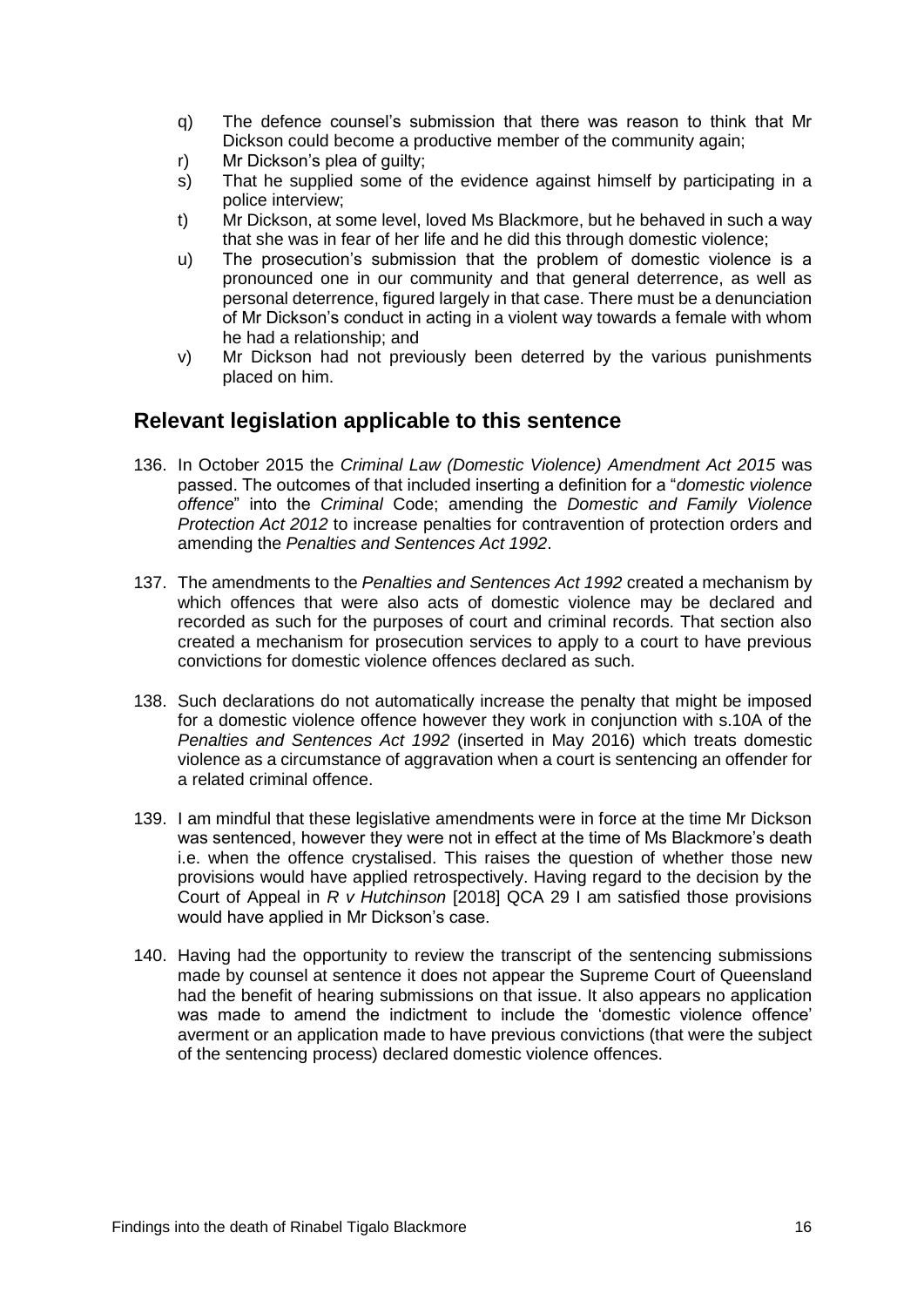# <span id="page-18-0"></span>**Review by the Coronial Domestic and Family Violence Death Review Unit**

- 141. The DFVDRU was established within the Coroners Court of Queensland in 2011 to provide advice and assistance to Coroners with investigations into domestic and family violence related deaths. The purpose of the unit is to assist Coroners in understanding the broader context and circumstances of the death, consider any relevant service system contact, and identify whether there were any missed opportunities for intervention or prevention.
- 142. The DFVDRU reviewed this case due to the nature and circumstances of Ms Blackmore's death. An extensive and thorough report was submitted to me on 11 December 2017. I acknowledge the primary author of that report, Mr Travis Heller.
- 143. I outline the key findings of the DFVDRU review below, including Mr Dickson's system contact, the QPS response, and his management by QCS.

#### *Ms Blackmore had not previously reported domestic violence*

- <span id="page-18-1"></span>144. Ms Blackmore had very limited known contact with services. She had no hospital history prior to her admission for her injuries on 31 December 2014. She saw a GP relatively regularly but there were no reported presentations associated with domestic violence, mental health concerns, or suicidal ideation.
- 145. Save for the report made to police by the motel manager in Bundaberg on 29 December 2014, there were no other episodes of domestic violence reported to the police involving Mr Dickson and Ms Blackmore.
- 146. The nature of domestic and family violence and sexual assault can be interpreted differently across cultures; and in some cultures and languages, there is no direct translation or agreed definition of domestic violence or sexual assault (often, particularly within a marriage), which further limits the recognition or reporting of this issue.

#### *Mr Dickson's history of domestic and family violence*

<span id="page-18-2"></span>147. Mr Dickson had an extensive history of perpetrating acts of violence within other intimate and family relationships. Between 2007 and 2013, he had been named as a respondent in domestic violence protection orders taken out by police for four other women, as well as his father. Mr Dickson also had an extensive criminal history pertaining to domestic violence, assault, and drug related offences and he had a history of failing to comply with court orders.

### <span id="page-18-3"></span>*Mr Dickson's perpetration of domestic violence against one of his former partners*

- 148. Mr Dickson had a history of perpetrating domestic violence against one former partner between 2005 and 2008. Examples (from the records) include:
	- a) Pushing his former partner into oncoming traffic;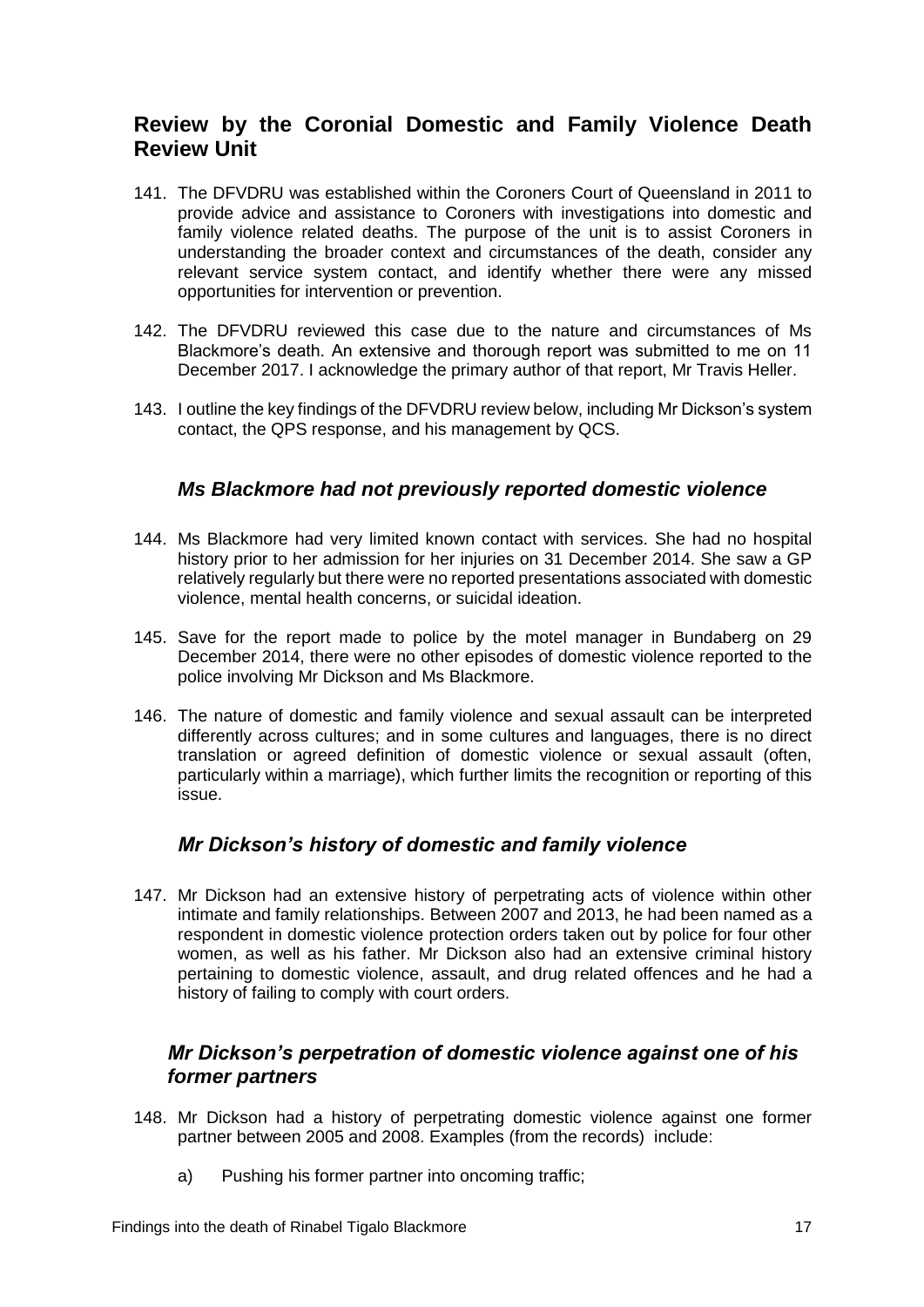- b) Driving dangerously on the highway in a separate car whilst intimidating her;
- c) Punching her in the head, before driving off erratically whilst his child was in the back of the car and his former partner was unbuckled, causing her to be thrown around the car; and
- d) Non-lethally strangling her in her car, not allowing her to leave the car whilst demanding that she kiss him, biting her on the lip, and pulling her hair.
- 149. The police applied for a domestic violence protection order against Mr Dickson on 25 July 2007. The order was granted and extended until 2010. A temporary domestic violence order was also granted naming Mr Dickson as a respondent Mr Dickson on the Order relating to his former partner's mother. This was extended until late 2012.
- 150. On multiple occasions, Mr Dickson's former partner reported to police that Mr Dickson had breached the domestic violence protection order. However, on most occasions police determined that there was insufficient evidence to pursue criminal charges against Mr Dickson.

#### <span id="page-19-0"></span>*Mr Dickson's perpetration of domestic violence against another former partner*

- 151. Mr Dickson also had a history of perpetrating domestic violence against another former partner (and an incident of perpetrating violence towards her friend) between 2010 and 2011. Examples (from the material available to me) include:
	- a) Requiring his former partner to phone him before work, during her work breaks, and again when she got home;
	- b) Socially isolating his former partner and making around 50 phone calls to her in one evening, when she spent a weekend with family and friends;
	- c) Accessing her emails and accusing her of being unfaithful;
	- d) Pushing her, verbally abusing her, non-lethally strangling her, and preventing her from leaving or calling her friends for help, when she attempted to leave him;
	- e) Taking her phone away from her when driving home from a camping trip, slapping and punching her in the head, pulling on her hair, verbally abusing her, threatening to kill her, and insisting that she write a suicide note; and
	- f) Pulling a knife on his former partner's friend, demanding to know where his former partner was, and threatening to kill her.
- 152. The first reported episode of domestic violence against Mr Dickson's other former partner occurred on 22 September 2010. The police took Mr Dickson into custody and made a successful application for a domestic violence protection order.
- 153. Mr Dickson's former partner reported Mr Dickson for breaching the domestic violence protection order on two occasions. Mr Dickson was charged on the first occurrence but the second was determined to be unfounded, (the evidence that Mr Dickson had tried to 'friend request' her on Facebook).
- 154. At the time of the incident involving the knife (paragraph 151 (f) above refers), Mr Dickson had three current domestic violence protection orders against him. The police arrested him and took him into custody. He was held at the Maryborough Correctional Centre on remand for six months. This was Mr Dickson's first period of custody. On 6 April 2011, Mr Dickson was sentenced to 18 months imprisonment and granted immediate release on parole.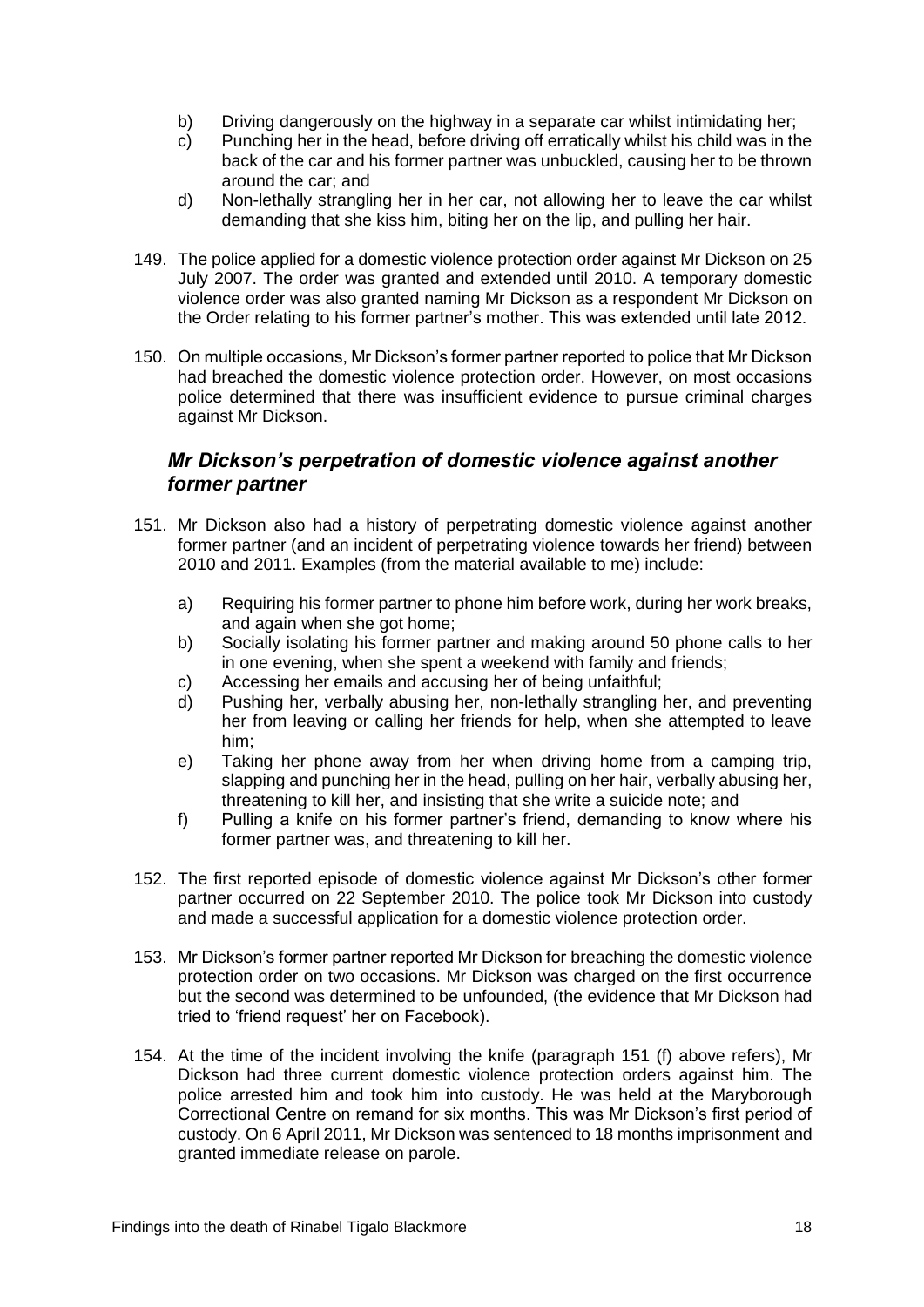### *Mr Dickson's perpetration of family violence against his parents*

- <span id="page-20-0"></span>155. Mr Dickson had a recorded history of perpetrating family violence against his parents between 2010 and 2013. Examples included:
	- a) Consuming illicit substances then attacking his mother, knocking her to the ground and non-lethally strangling her until she lost consciousness;
	- b) Attacking his father, repeatedly kicking him, and breaking several of his ribs; and
	- c) Leaving a threatening phone message that he would end his parents' lives and burn their house down.
- 156. Mr Dickson's parents did not initially report their son's violence against them to the police for fear of retribution. However, when he threatened to kill them on 4 August 2013, they decided to notify the police. At that time, they advised the police that their son was a heavy drug user who smoked cannabis frequently and that he suffered from mental illness but refused to seek treatment.
- 157. The police subsequently phoned Mr Dickson. He advised that he was away working at the mines and was unable to attend a police station.
- 158. Mr Dickson acknowledged to police that his behaviour was unacceptable and he was informed that the police were applying for a domestic violence protection order. A temporary protection order was issued on 7 August 2013 and a final order was issued on 18 September 2013.

#### <span id="page-20-1"></span>*The adequacy of the police response to reports of domestic violence against Mr Dickson*

- 159. In the opinion of the DFVDRU, there were opportunities for better assessment and decision-making on the part of the police officers who responded to the report of domestic violence at the motel in Bundaberg on 29 December 2014.
- 160. The responding police officers completed a 'Domestic Violence Protective Assessment Framework'. They identified the following risk factors:
	- a) Separation / strangulation / suffocation;
	- b) Respondent history of violence;
	- c) Ongoing conflict; and
	- d) Violent threats.
- 161. The police noted that Ms Blackmore was fearful and they assessed her as 'high risk'. They noted that both Mr Dickson and Ms Blackmore had declined a referral to support services when attending the incident.
- 162. Although the police assessed Ms Blackmore as 'high risk', their response did not align with that assessment. The police Operational Procedurals Manual in place at the time recommended a 'proactive' policing strategy in circumstances where a victim of domestic violence is assessed as high risk.
- 163. According to the police Operational Procedures Manual, police officers should take a respondent into custody if they reasonably suspect that the person has committed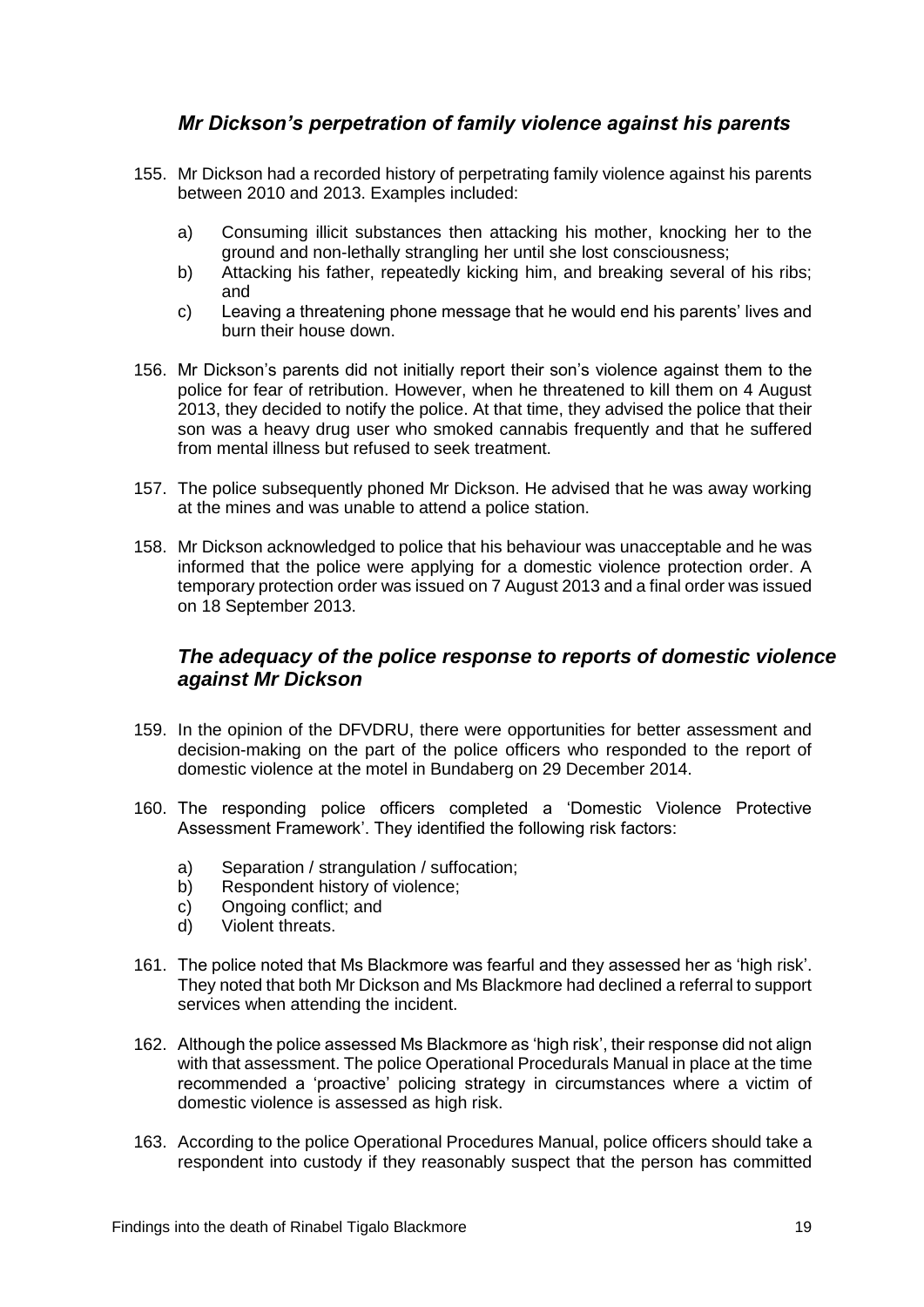domestic violence and they believe there is a danger of personal injury or property damage.

#### *Risk factors at separation*

- <span id="page-21-0"></span>164. The DFVDRU report noted that the responding police officers did not fully understand the dynamics of domestic and family violence. While leaving a relationship characterised by domestic violence may seem the obvious solution to prevent further abuse, in many cases the risk of being hurt or killed is greatly increased when women make a decision to leave.<sup>38, 39</sup>
- 165. When a perpetrator senses they may be losing control over their partner, an escalation in abuse may occur in an attempt to regain or maintain this control, or to punish their partner for leaving.<sup>40</sup> Post-separation violence tends to be more serious, more obsessive, more likely to involve stalking, and most importantly, more likely to lead to a homicide than violence which occurs within an intact relationship.<sup>41</sup>
- 166. In June 2017 the State of Queensland (Queensland Health) published a literature review that considered non-lethal strangulation in domestic and family violence.<sup>42</sup> It acknowledged the limited data available in the Australian context. However a study published in 2013 of 656 cross-applications for protection orders filed in the Beenleigh and Brisbane Magistrates Courts provides highly relevant data.<sup>43</sup>
- 167. The cross-applications studied were filed with the courts during the 2008-2009 and 2009-2010 financial years. The 656 cross-applications were based on a cohort of 328 female aggrieved and corresponding 328 male aggrieved. All of the parties to the cross-applications were in heterosexual intimate relationships.
- 168. When reviewing the cross-applications that were filed in the courts the study looked at the allegations made by the parties against each other. Of the allegations made by the 328 female aggrieved against their male intimate partners, 42 (12.8%) made an allegation of attempted murder. Within that subset of female aggrieved, 38 (11.6%) alleged strangulation as the method of attempted murder.

#### *Supervision of Mr Dickson by Queensland Corrective Services*

<span id="page-21-1"></span>169. Mr Dickson was not under the supervision of QCS at the time of Ms Blackmore's death. Mr Dickson did however have a history of custodial and community based supervision for offences related to domestic and family violence.

<u>.</u>

<sup>38</sup> Hotton, T. (2001). Spousal Violence after Marital Separation. *Canadian Centre for Justice Statistics*. 21 (7). Cat. No. 85-002.

<sup>39</sup> Anderson, D.K. & Saunders, D.G. (2003). Leaving an Abusive Partner: an empirical review of predictors, the process of leaving and psychological well-being. *Trauma, Violence and Abuse 4*(2), 163-191.

 $40$  Fleury, R.E., Sullivan, C.M. & Bybee, D.I. (2000). When Ending the Relationship does not End the Violence: Women's Experiences of Violence by Former Partners. *Violence Against Women*, *12*, 1363-83.

<sup>41</sup> Johnson, H. & Hotton, T. (2003). Losing Control: Homicide Risk in Estranged and Intact Intimate Relationships. *Homicide Studies*, *7*, 58-84.

<sup>&</sup>lt;sup>42</sup> State of Oueensland (Oueensland Health), 'A Health Response to Non-lethal Strangulation in Domestic and Family Violence'

<sup>43</sup> Heather Douglas and Robin Fitzgerald, 'Legal Processes and Gendered Violence: Cross-Applications for Domestic Violence Protection Orders' (2013) 36 *University of New South Wales Law Journal* 56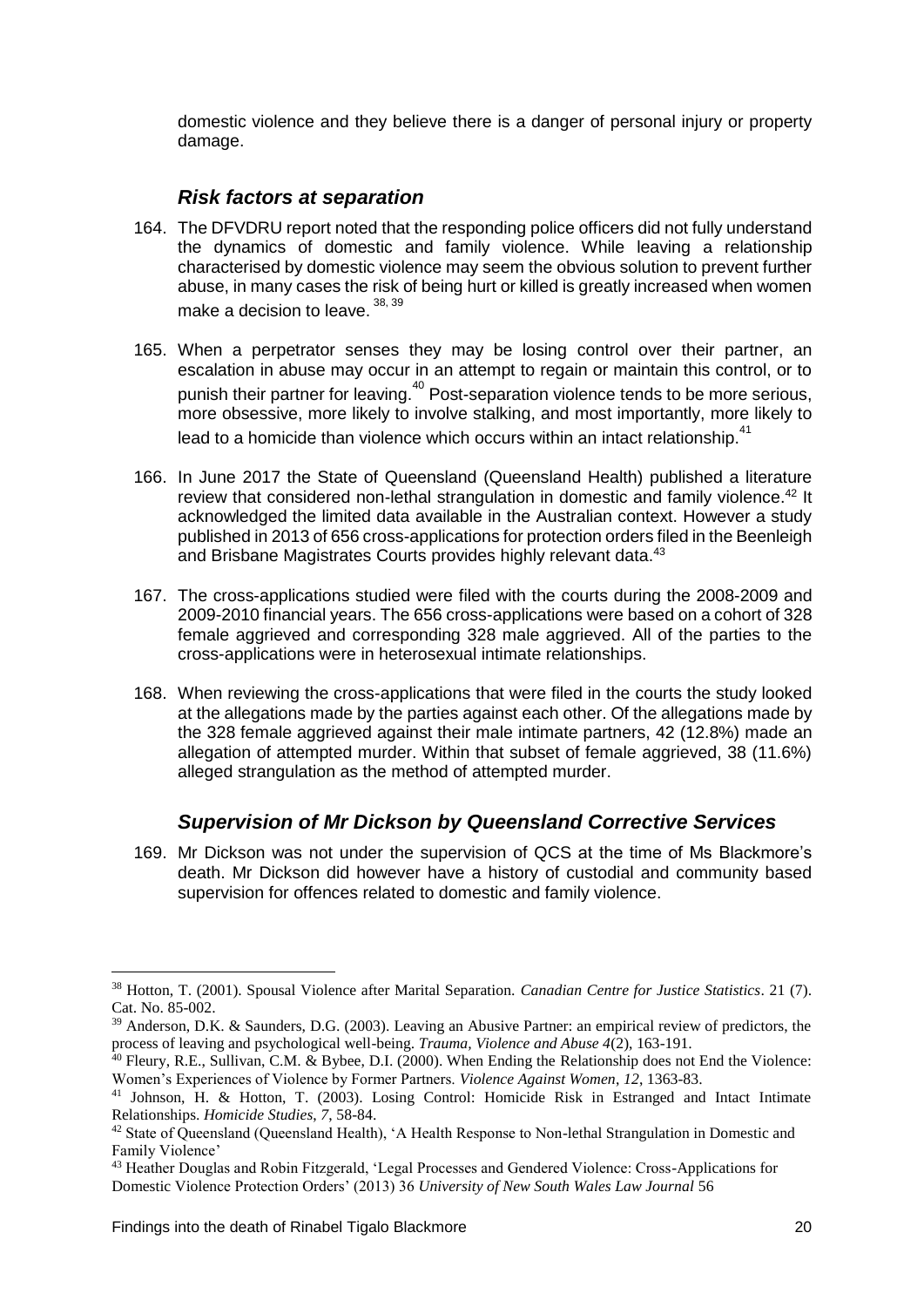- 170. Mr Dickson had contact with the court system prior to Ms Blackmore's death. He was placed on a 14 month probation order for breaching a domestic violence protection order and driving without due care (the order was due to expire on 15 May 2010).
- 171. An 'Immediate Risk Needs Assessment' was completed on 15 May 2009, which noted that Mr Dickson minimised his offending and the extent of violence against his former partner.
- 172. An 'Offender Management Plan' was also developed to inform intervention and supervision strategies. 'Relationships' was identified as a focus area for rehabilitation. It was assessed that Mr Dickson had ongoing dysfunction within his relationship with his former partner. That issue was given a 'high priority', that is, to be addressed within three months. Goals were set for Mr Dickson to develop insight into appropriate behaviours within relationships.
- 173. At the time, Mr Dickson indicated that he was seeing a counsellor through Lifeline. In addition, the probation and parole officer referred him to Relationships Australia, for services relating to domestic violence and relationship counselling. A collateral check was undertaken by the parole and probation officer, which identified that Mr Dickson was "*still angry with his ex-partner and that he would benefit from completing a parenting program*".
- 174. Mr Dickson reportedly had monthly contact with a counsellor from Relationships Australia between October 2009 and February 2010. However, when his counsellor left the organisation, Mr Dickson informed his probation and parole officer that he didn't feel he would benefit from a new counsellor. The probation and parole officer contacted Relationships Australia to check this but because Mr Dickson had not completed an 'Authority to Disclose' form, they were unable to provide any further information about Mr Dickson's intervention. Mr Dickson reported that he would be happy to see another counsellor if required, but the probation and parole officer decided on 15 March 2010 that no further referrals were required.
- 175. On 8 October 2010, Mr Dickson was remanded in custody for a range of offences after he had threatened his former partner's friend with a knife. This offending occurred outside the operational period of the earlier probation order but I note it was only some three months after that order had expired. On 6 April 2011, he was sentenced to 18 months imprisonment, with immediate release to court ordered parole.
- 176. Mr Dickson presented to his probation and parole officer on 7 April 2011. He denied any thoughts of harming others. He falsely claimed his breaches of the domestic violence protection order in relation to his former partner were for two emails that he sent regarding car insurance and retrieval of property. He also denied the incident where he held his former partner's friend at knifepoint and advised his probation and parole officer that he only entered a plea of guilty so he could be released from custody. The probation and parole officer had access to the official version of events and noted, "*the offender appears to minimise his behaviour. He is reluctant to accept responsibility for any part in the incidents*".
- 177. I regard the use of the phrase: "*the offender appears to minimise his behaviour [and] is reluctant to accept responsibility*" as an understatement given the access QCS had to the official version of events from the court.
- 178. On 11 April 2011, the police advised Mr Dickson's probation and parole officer that they would be charging Mr Dickson with further breaches of the domestic violence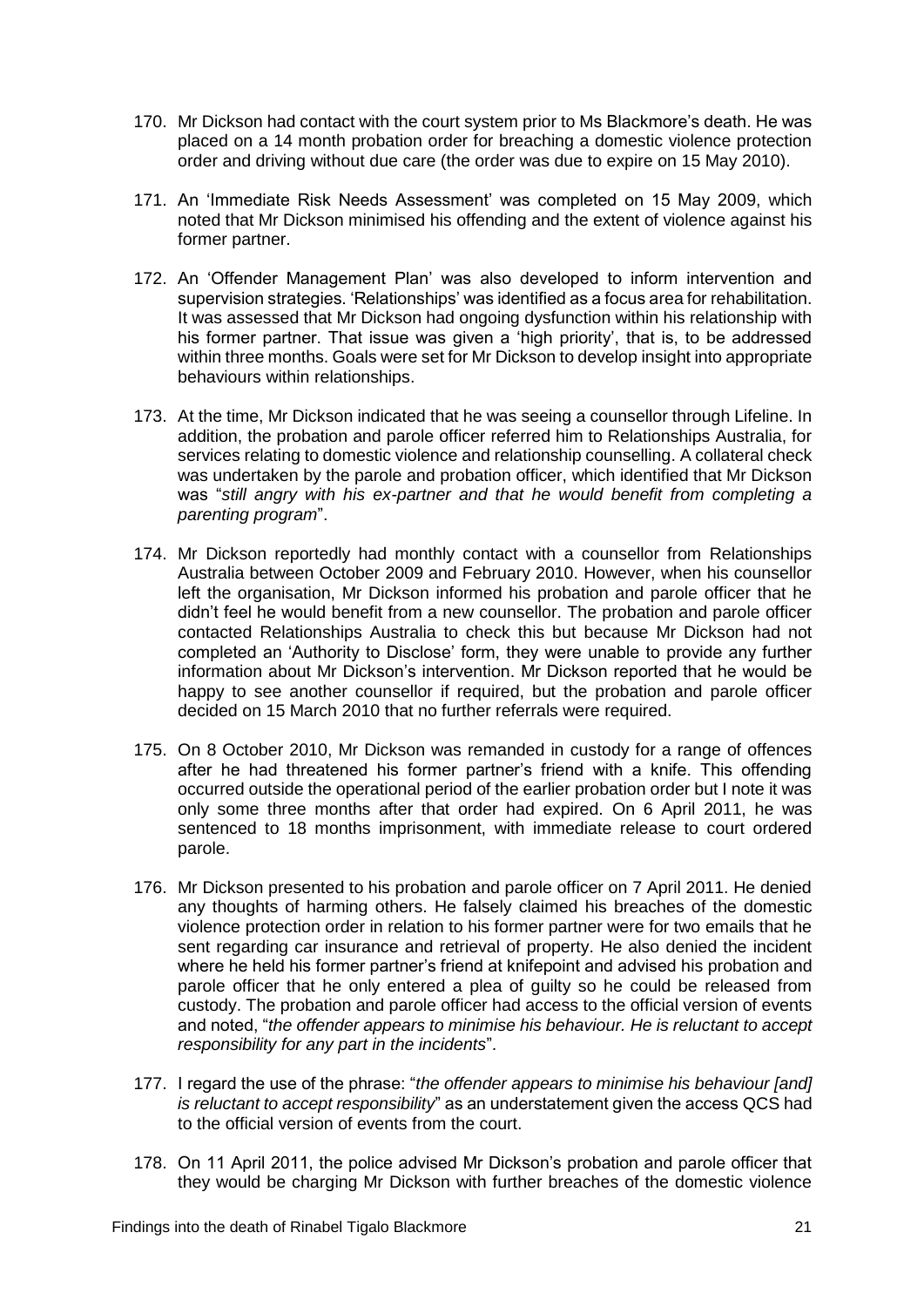protection order because he had again attempted to contact his former partner, this time through Facebook. The police reportedly held great concerns for Mr Dickson's former partner's safety. However, they ultimately determined that the reported breach was unfounded, and no further remedial action was taken by the police or Mr Dickson's parole and probation officer.

- 179. I have had regard to s.201 of the *Corrective Services Act* 2006 that empowered (and continues to do so) the Chief Executive to suspend Mr Dickson's parole if there was a reasonable belief that Mr Dickson was either a "*serious and immediate risk of harm to someone else*" or "*pose[d] an unacceptable risk of committing an offence*".
- 180. Similarly, I have had regard to s.205 of that Act that empowered a parole board to take the same action although they were not required to consider the 'immediacy' of any risk when deciding whether to suspend a prisoner subject to a parole order.
- 181. The decision by the parole officer, whether to recommend a suspension of Mr Dickson's parole, was apparently predicated on his being formally charged by the QPS with an offence.
- 182. On 23 May 2011, Mr Dickson's probation and parole officer developed an Offender Management Plan, highlighting three rehabilitative needs for Mr Dickson:
	- a) Anger management;
	- b) Domestic and family violence; and
	- c) Cognitive skills.
- 183. The action taken by Mr Dickson's probation and parole officer was to refer Mr Dickson to two programs being run by Lifeline; 'Alternatives to Aggression' and 'Men and Family Relationships'.
- 184. Lifeline later reported to the probation and parole officer that Mr Dickson had completed two sessions and "*at this stage counselling is considered completed however … should [Mr Dickson] enter a new relationship, he should be re-referred, as this could be a trigger to set off negative emotions or place him at risk*". It is unclear whether any risk to a potential new partner was also considered.
- 185. Despite Mr Dickson's rehabilitation needs being identified as 'high priority' on 23 May 2011, Mr Dickson did not contact Lifeline until August 2011. His first session was not until 17 August 2011 and his second session was not until October 2011. Mr Dickson cited difficulties in getting to appointments due to his shift work roster and a lack of transportation. He had to be reminded several times of his obligation to attend Lifeline counselling.
- 186. I note a failure to comply with a parole order can also be taken in to consideration by either the Chief Executive or a parole board when deciding whether to suspend a prisoner subject to a parole order.
- 187. The DFVDRU opined that that long-lasting and pervasive change had not been achieved. Such change was impossible to achieve in just two counselling sessions.
- 188. A lack of protracted intervention appears to have inhibited the possibility of behavioural change, noting empirical evidence regarding the efficacy of men's behaviour change programs is not robust.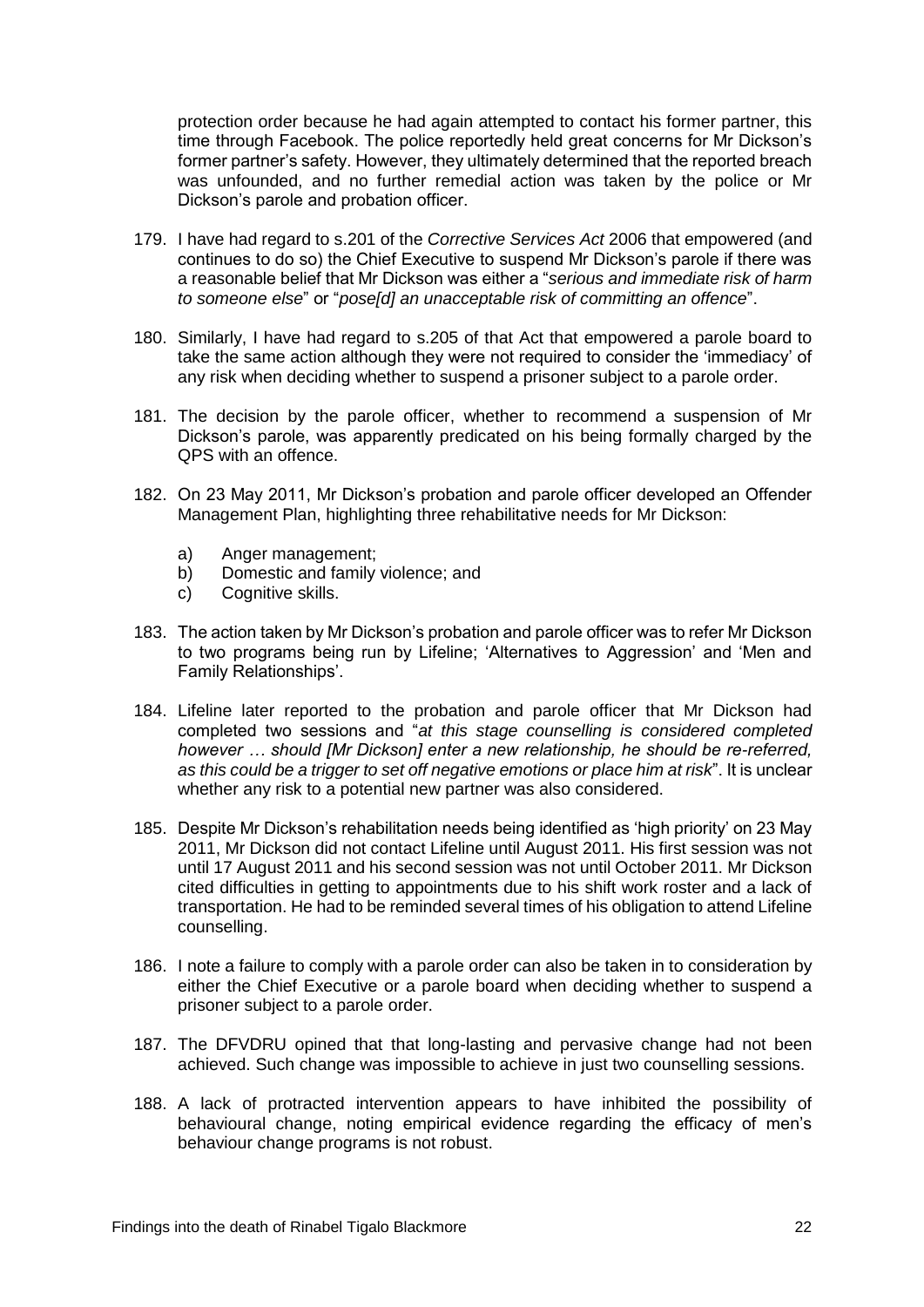# <span id="page-24-0"></span>**Other relevant considerations arising from the DFVDRU report including domestic and family violence among culturally and linguistically diverse persons**

- 189. In the Australian context, the term culturally and linguistically diverse (CALD) is generally defined as a person born overseas in countries other than those where English is the main language. It may also be used more broadly to describe people who are Australian-born and have at least one parent who was born overseas; those who speak a language other than English at home; or people of a diverse religion.<sup>44</sup> Ms Blackmore, can therefore be considered as coming from a CALD background.
- 190. People from CALD backgrounds may have arrived in Australia under various circumstances, including as migrants, refugees, international students or unaccompanied minors. Across all categories of arrival, they may face a number of challenges or barriers, including limited English-language skills, limited social networks, little financial security and minimal understanding of how to navigate social services.
- 191. Although people from a CALD background may share certain characteristics and challenges, it is important to acknowledge the diversity of this cohort, with the associated need for targeted responses to addressing domestic and family violence, dependent on individual need. Further, a disproportionate focus on the disadvantages and challenges faced by women from a CALD background fails to capitalise on the strength and resilience of these women who are often successful survivors with a capacity to flourish.
- 192. Ascertaining the true extent of domestic and family violence in CALD families and communities is difficult as studies and surveys have produced mixed findings. As it currently stands, there is limited information and no uncontested national data available on the prevalence of violence against women from CALD backgrounds.
- 193. Generally, Australian Bureau of Statistics (ABS) data indicates that rates of physical assault victimisation were highest for Australian-born people, followed by those born in main-English speaking countries (such as the United Kingdom, Ireland, New Zealand, Canada, South Africa and the United States of America). In the ABS Personal Safety Survey, it was reported that Australian-born women were more likely to report experiencing both physical and sexual assault in the previous 12 months than those born overseas.
- 194. Similarly, the International Violence against Women Survey indicates that women from English-speaking backgrounds reported higher levels of physical, sexual and any other violence compared to non-English speaking background women over their lifetime.
- 195. However, with respect to these results, there is consistent evidence suggesting that women from CALD backgrounds are less likely to report domestic and family violence to police or access mainstream services. As such the lower prevalence rates may be because of a range of factors including an under-reporting of abuse by participants. In this sense, personal, cultural, religious and language factors may serve as a barrier to this cohort's participation in these types of surveys; or, those who did participate

<u>.</u>

<sup>44</sup> Department of Social Services. (2015). *Hearing her Voice: Report from the kitchen table conversations with culturally and linguistically diverse women on violence against women and their children.* Canberra: Commonwealth of Australia.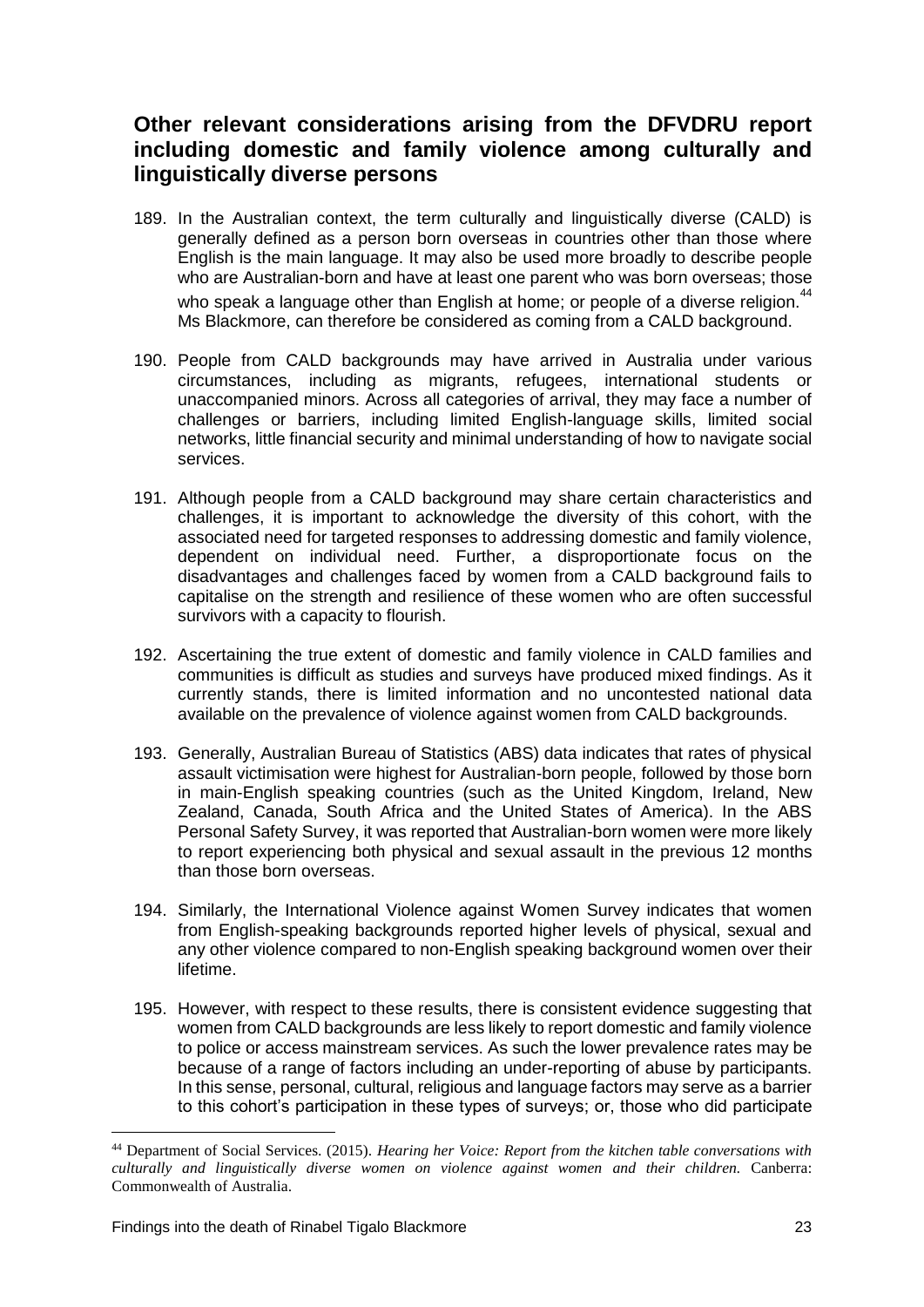may have been less likely to report episodes of physical and sexual violence, or openly discuss that information with survey interviewers.

- 196. It is also noted that the nature of domestic and family violence and sexual assault can be interpreted differently across cultures; and in some cultures and languages, there is no direct translation or agreed definition of domestic violence or sexual assault (often, particularly within a marriage), which further limits the recognition or reporting of this issue.
- 197. In 2014-15, CALD female leaders hosted a series of 'kitchen table' conversations throughout Australia with women from more than 40 ethnic and cultural backgrounds about violence against women and their children culminating in a report outlining key issues and suggested responses raised by participants in the conversations.
- 198. With respect to the nature of violence, this consultation report noted:
	- a) There was a 'nuanced understanding of the range of behaviours that constitute domestic and family violence' expressed by participants, however, this term itself was not commonly used amongst CALD communities. The women referred not only to physical violence, but other behaviours aimed at exerting power and control over women such as isolation from family and friends, threats against children, control of finances and emotional abuse;
	- b) Intimate partner violence was the most frequently identified form of violence, however there was significant acknowledgement among participants that domestic violence can and does occur between other family members, and a victim may be subject to abuse by multiple family members. For example, it was noted that CALD women are more likely to live in extended family households, and some participants referred to violence and abuse perpetrated by mothersin-law (often in tandem with a husband or a husband's siblings), adolescent sons and other family members;
	- c) As the CALD population in Australia ages, abuse of parents or elderly relatives (particularly those with reduced mobility or dementia) is becoming more common; and
	- d) Sexual assault, particularly by a spouse or partner, was less readily spoken about or identified by participants. It was suggested that some CALD communities do not recognise forcing a spouse or partner to have sex as sexual assault because sexual access is considered 'a husband's right'.
- 199. Issues arising for victims of domestic and family violence were commensurate with those experienced by their non-CALD counterparts. For example, finding accommodation, achieving financial independence, gaining or undertaking employment, obtaining legal advice and locating appropriate, affordable child-care are prevalent issues for both groups of women.
- 200. Women and children from CALD backgrounds may experience heightened vulnerability to violence for myriad reasons including:
	- a) Limited or no ability to speak English which may make it harder to seek support from police, services and the courts, especially if those professionals do not routinely offer interpreters;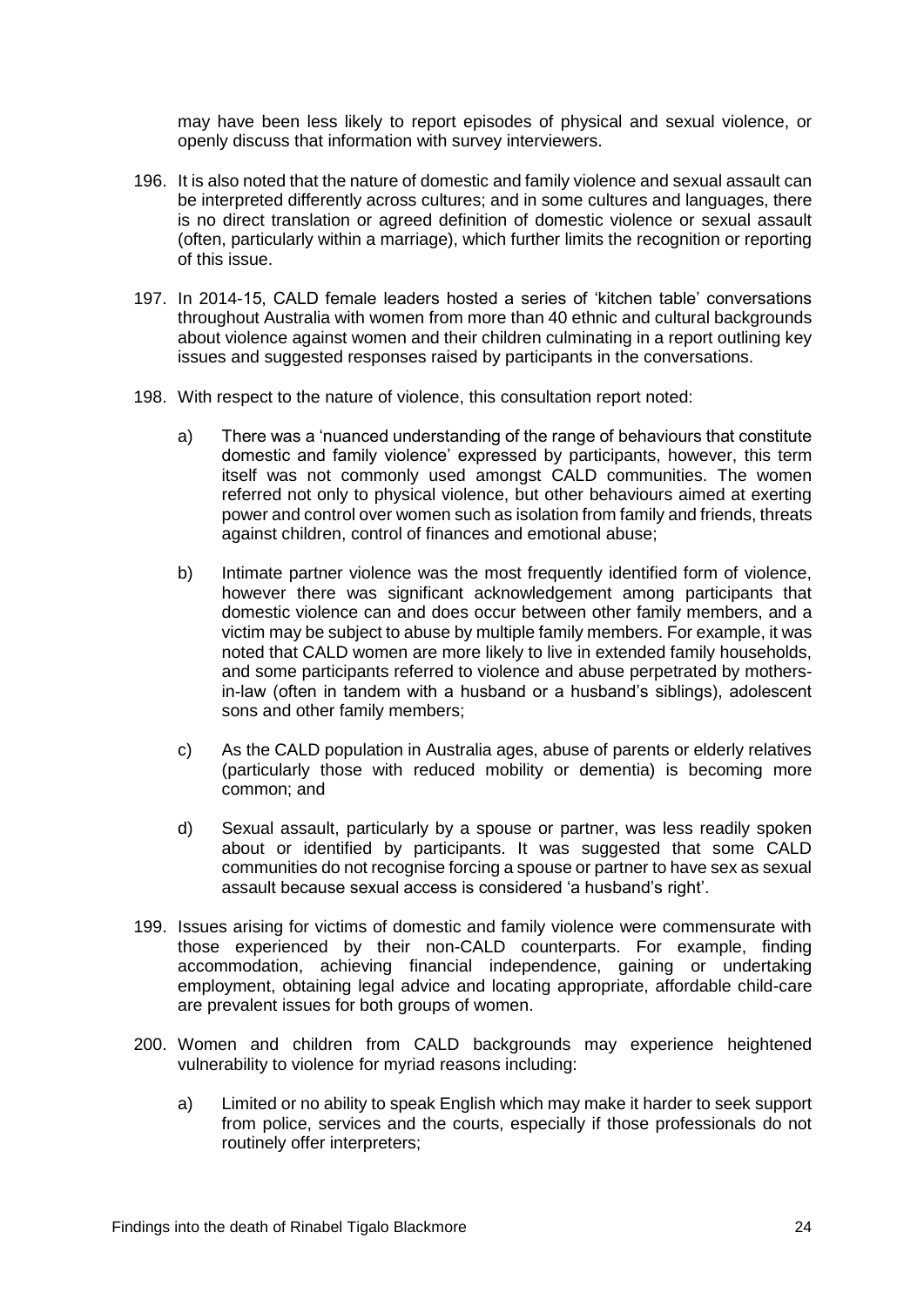- b) A lack of financial autonomy particularly in circumstances where visa restrictions limit a person's capacity to participate in employment or training opportunities; and
- c) Social isolation from the broader community and in some cases, other members of their cultural group in Australia.
- 201. With regards to this case, Ms Blackmore was subjected to social isolation as she felt she had to keep her relationship with Mr Dickson secret from her family for cultural reasons, which was a source of conflict between the couple.
- 202. While it was reported by police that Ms Blackmore spoke in "*broken English*", there was no indication from available information that she was unable to effectively communicate in English. Notably, when police made an application for a protection order for Ms Blackmore, they did not endorse the question on the form indicating that Ms Blackmore required an interpreter. However, it may be true that, despite an appropriate level of literacy, there were underlying cultural communication barriers, which may become more apparent in times of distress.
- 203. The Special Taskforce on Domestic and Family Violence made the recommendation that interpreter services be provided for victims when engaging with police and the justice system. However, responding to the needs of culturally and linguistically diverse victims of domestic and family violence requires a greater understanding of violence in the victim's cultural context than just the interpretation of language. This presents a significant challenge to services who work with victims (and perpetrators) from a range of cultures who may present with distinctive understandings of abuse, violence and normalised behaviours within their own context. In this respect there is a need for frontline officers to be culturally competent to remove barriers to helpseeking, and enhance responses to this cohort.

# *Lethality risk factors*

- <span id="page-26-0"></span>204. The recognition of multiple risk factors within a relationship allows for a comprehensive assessment of risk, safety planning and, potentially the prevention of future deaths related to domestic and family violence. Assessing and determining the severity of domestic and family violence can assist services to identify and quantify the level of risk or danger; allocate resources; and assist victims to understand that they may be at a high risk of violence against them.
- 205. The Ontario Domestic Violence Death Review Committee have developed a lethality risk assessment coding system based on their review of all domestic violence related deaths between 2003 and 2012 A list of 40 risk factors that indicate the potential for lethality in relationship have been identified.
- 206. Within this case, using the same coding system, the following lethality risk factors have been identified:
	- a) History of violence outside the family by perpetrator;
	- b) History of domestic violence (current partner);
	- c) History of domestic violence (pervious partners);
	- d) Prior threats to kill victim;
	- e) Prior attempts to isolate the victim;
	- f) Prior destruction or deprivation of victim's property;
	- g) Choked/strangled victim in the past;
	- h) Victim and perpetrator living in common-law;
	- i) Actual or pending separation;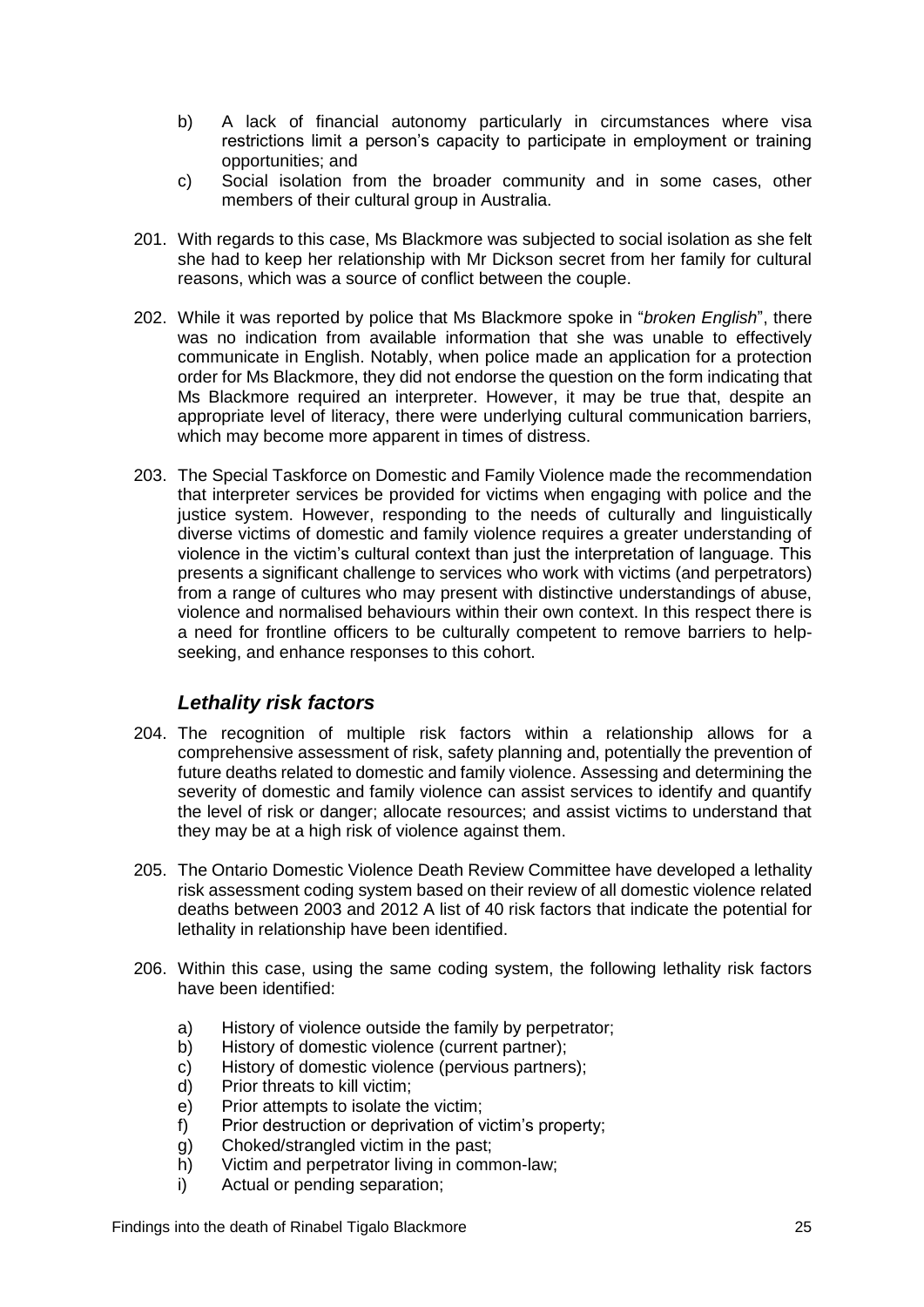- j) Sexual jealousy; and
- k) Victim's intuitive sense of fear of perpetrator
- 207. In total, eleven lethality risk indicators were identified. The recognition of multiple risk factors should be interpreted as a red flag requiring immediate response.
- 208. Non-lethal strangulation was a feature of the violence perpetrated by Mr Dickson against Ms Blackmore, but also against former intimate partners. Strangulation can result in a loss of consciousness and is a key way to assert dominance and authority over the life of the other, creating intense fear, and can be used repeatedly, often with impunity. One study into non-lethal strangulation found that:
	- a) most strangulation cases produce minor or no visible injury;
	- b) many victims, however, suffer internal injuries and have documentable symptoms;
	- c) strangulation is a gendered crime virtually all perpetrators are men;
	- d) most abusers do not strangle to kill, they strangle to show they can kill;
	- e) victims often suffer major long-term emotional and physical impacts; and
	- f) victims of prior strangulation are seven times more likely to become homicide victims.
- 209. According to World Health Organisation statistics, strangulation is a relatively common cause of homicide death, particularly for women. Prior attempted, non-lethal strangulation is one of the best predictors for the subsequent homicide of victims with research suggesting that the odds of becoming an attempted homicide victim increase by 700 per cent, and the odds of becoming a homicide victim increase by 800 per cent for women who had previously been strangled by their partner.
- 210. In Queensland, this issue was recently considered by the Special Taskforce on Domestic and Family Violence who recommended the creation of a specific offence for strangulation in recognition of the significant risk associated with this act in intimate partner relationships. Whilst the act of non-fatal strangulation was covered by a number of existing criminal offence provisions in Queensland ranging from common assault to attempted murder, the creation of a new, separate offence was recommended given the significance of strangulation in the domestic context.
- 211. This is particularly salient with respect to the allegations made by Ms Blackmore to the police two days before the death in which she alleged that Mr Dickson had nonlethally strangled her. The responding police officers noted there were no visible physical injuries to Ms Blackmore, but acknowledged the strangulation as a category one risk factor in the DV-PAF. The recently developed and implemented Vulnerable Persons Domestic Violence Training for police officers provides advice on the identification of additional physical signs and symptoms which may indicate that strangulation has occurred (see below).
- 212. Strangulation is a particularly gendered form of violence in which most perpetrators are men, and nearly all victims are female, and despite its strong association with increased lethality and harm, it is often misidentified or minimised by victims, police and the courts. Indeed, Mr Dickson's former partner reported to police that Mr Dickson had 'grabbed me around the back of the neck and pushed his fingers hard into the side of my neck', minimising the severity of the act. Similarly because of this lack of recognition of the severity of the offence, where it is reported, it is critical that victims are provided with appropriate advice and support to ensure they access medical treatment and other supports.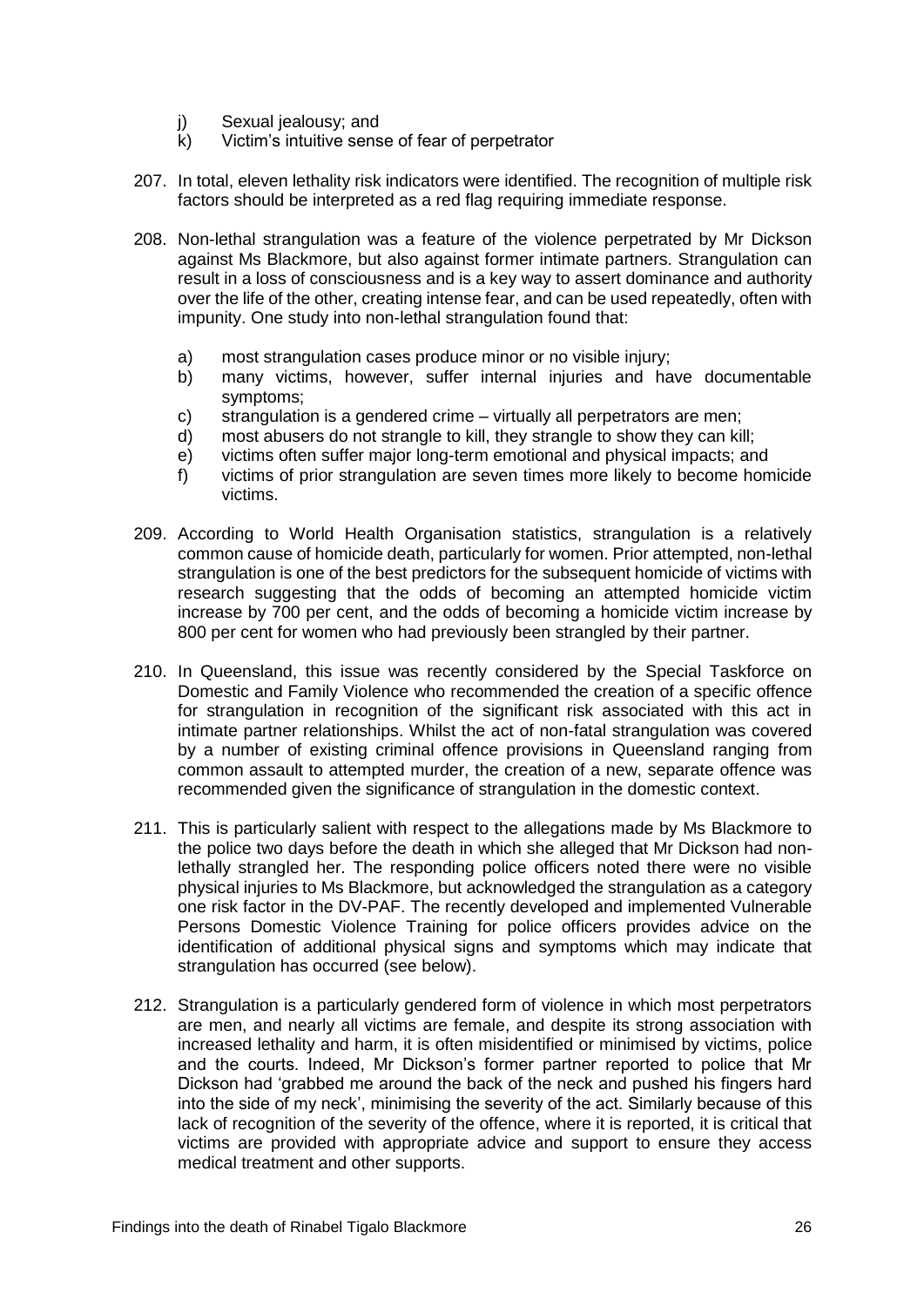# <span id="page-28-0"></span>**Legislative and Organisational Changes since Ms Blackmore's Death**

- 213. Since Ms Blackmore's death, there has been an increased recognition of the devastating impact of domestic and family violence on individuals, families and communities in Queensland.
- 214. Most notably, the Special Taskforce on Domestic and Family Violence, chaired by Dame Quentin Bryce, identified issues with health, justice, and other service responses to victims of domestic and family violence. In their report, 'Putting an End to Domestic and Family Violence in Queensland' (2015), the taskforce made recommendations to:
	- a) Improve training and practice;
	- b) Improve cross-agency information sharing, collaboration and integration; and
	- c) Strengthen legislative provisions, such as the introduction of a stand-alone offence for non-lethal strangulation.
- 215. In April 2016, the Queensland Government passed legislative amendments that created a specific offence (s.315A of the Queensland Criminal Code) for non-lethal choking, suffocation or strangulation of a person in a domestic setting. The offence is punishable by seven years imprisonment. The offence of choking, suffocation or strangulation recognises that those acts are not only inherently dangerous but also highly predictive of an escalation in domestic violence offending including homicide.
- 216. In addition to these legislative changes the Queensland Government has committed to publishing and making publicly available, data about the number of applications for protection orders filed, protection orders made, penalties imposed for breaching those orders and the number of strangulation offences.<sup>45</sup> That information is now available at: [https://www.courts.qld.gov.au/court-users/researchers-and-public/stats.](https://www.courts.qld.gov.au/court-users/researchers-and-public/stats)
- 217. Of particular relevance to the issues identified above by the DFVDRU, the Taskforce report included recommendations to the QPS that are intended to:
	- a) Improve the criminal investigation and prosecution of perpetrators of domestic and family violence;
	- b) Achieve a more pro-active investigation and protection policy;
	- c) Ensure that arrest is prioritised where a risk assessment indicates the action is appropriate; and
	- d) Improve governance, supervision, and training of police officers in relation to domestic and family violence.
- 218. The recommendations aimed at enhancing interagency responses more broadly, has resulted in the establishment of 'high risk teams' in trial sites across the state that include police as core members.
- 219. The Queensland corrections system is also undergoing extensive transformation as part of the 'Queensland Parole System Review (2016). The review identified issues similar to those identified by the DFVDRU in this case, in terms of the need for a

1

<sup>45</sup> Queensland Government 2018, *Queensland to publish domestic and family violence statistics*, viewed 1 Feb 2019, [http://statements.qld.gov.au/Statement/2018/5/27/queensland-to-publish-domestic-and-family-violence](http://statements.qld.gov.au/Statement/2018/5/27/queensland-to-publish-domestic-and-family-violence-statistics)[statistics](http://statements.qld.gov.au/Statement/2018/5/27/queensland-to-publish-domestic-and-family-violence-statistics)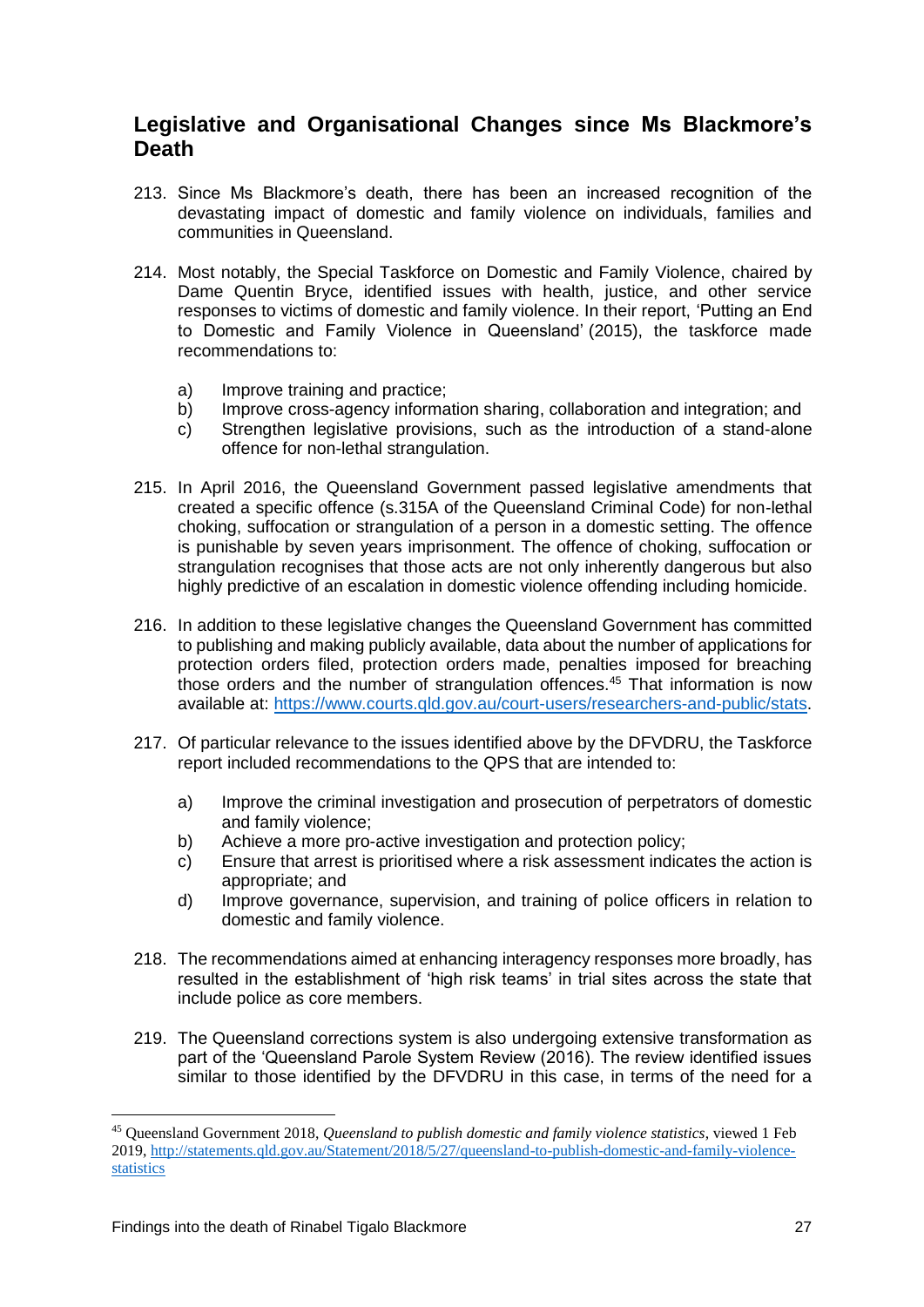greater focus on rehabilitation of offenders to prevent future recidivism. In their final report, multiple recommendations were made that collectively aim to improve the assessment tools and the intervention programs used by QCS. The Queensland Government has accepted the majority of the recommendations made within this report, and implementation of these important reforms is underway across Queensland.

# <span id="page-29-0"></span>**Queensland Police Response to Coroner dated 1 November 2018**

220. I provided the QPS with an opportunity to comment on any changes and improvements (by way of policies, procedures, standards and training) implemented and relevant to front line attendances at, and management of, incidents of domestic violence since the death of Ms Blackmore. A comprehensive and considered response was received from the QPS on 1 November 2018 under the hand of Steve Gollschewski APM, Deputy Commissioner, Crime, Counter-Terrorism & Specialist Operations. I provide a summary of the response provided by the QPS at paragraphs 221 - 234 below.

#### *Organisational Changes within Queensland Police Service*

- <span id="page-29-1"></span>221. In late 2015 a Deputy Commissioner was appointed to oversee their Domestic and Family Violence Cultural Change Program. The role of State Domestic and Family Violence Coordinator role was also reinstated, although it was not clear when that role had been removed.
- 222. Also in late 2015 a specific Domestic, Family Violence and Vulnerable Persons Unit (DFVVP Unit) was established whose primary function is to deliver reforms related to vulnerable persons, particularly those affected by domestic and family violence and impaired mental capacity. In 2016 two other units were amalgamated with the DFVVP Unit such that it now has responsibility for other pertinent social issues such as elder abuse, disability and suicide prevention.

# *Response to Legislative Changes*

- <span id="page-29-2"></span>223. The QPS acknowledged the legislative amendments to the *Domestic and Family Violence Protection Act* 2012 in shaping the future direction in which domestic and family violence is approached and investigated.
- 224. Significantly the legislative changes now allow officers of the QPS to issue 'Police Protection Notices' to provide immediate protection to victims, and other persons at risk of domestic and family violence.
- 225. The QPS also acknowledged the legislative changes allow more effective sharing of information with other agencies which provides a more integrated service response to victims of domestic and family violence.
- 226. The QPS also acknowledge and welcome the introduction of the new offence of choking, suffocation and strangulation in a domestic setting.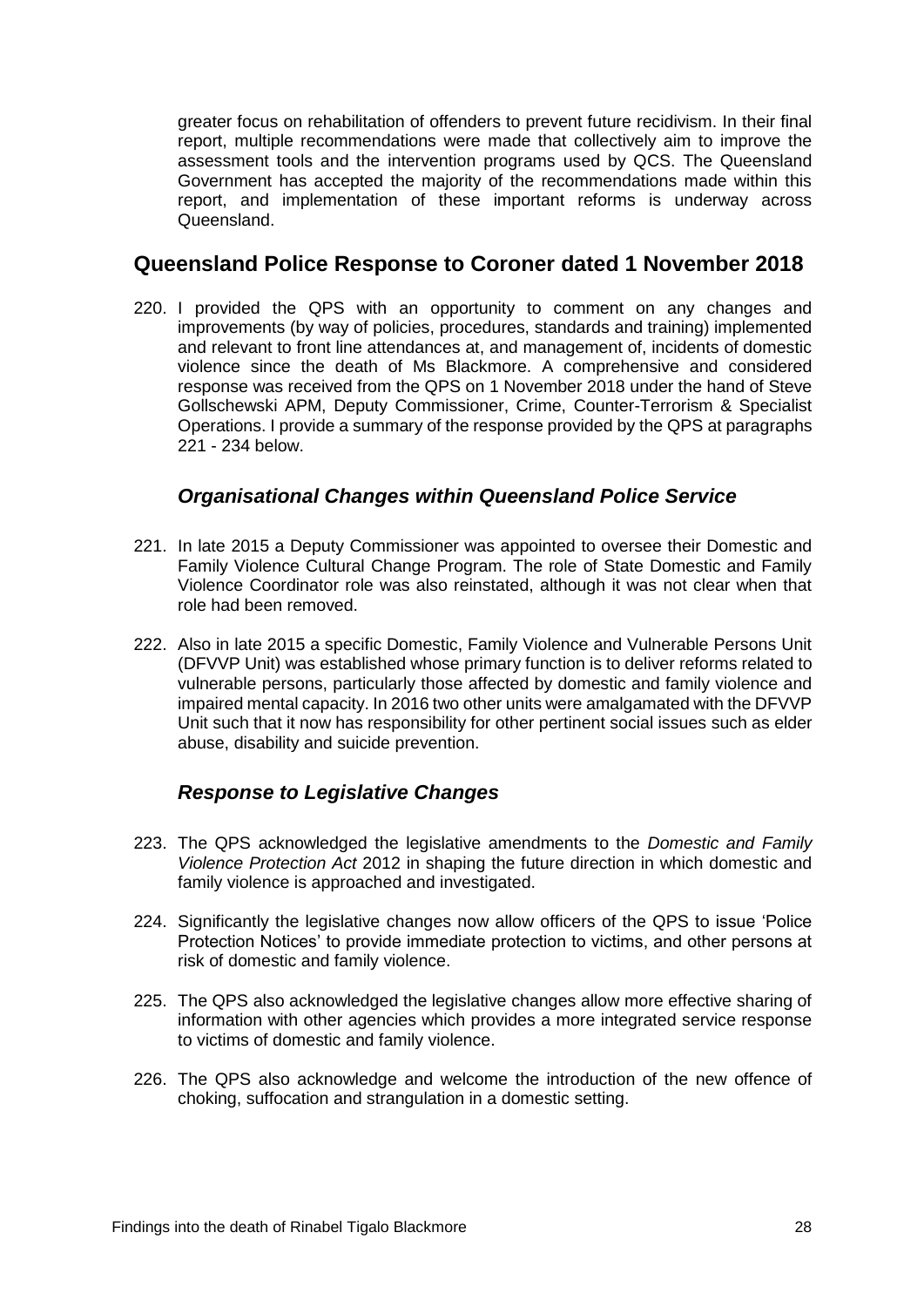#### <span id="page-30-0"></span>*Changes to Queensland Police Service Procedures in Responding to Domestic Violence*

227. Following amendments to the Bail Act the QPS has also revised its procedures with respect to bail. Those charged with domestic violence offences and applying for bail are not entitled to a presumption of bail. The onus is on the defendant to show cause as to why bail should be granted. This change also enables judicial officers, subject to the provision of comprehensive affidavit material from the QPS, to make informed decisions about the nature of risks of granting bail and conditions that might be imposed to protect victims and reduce the likelihood of further acts of domestic violence.

#### *Introduction of Additional Training Packages*

- <span id="page-30-1"></span>228. The QPS has also introduced the Vulnerable Persons Training package. The package is an online training module that officers can access to ensure their knowledge, needed to comply with the legislation and associated policies and procedures, is current.
- 229. In addition to the online training there are also face-to-face workshops with a strong emphasis on cultural change. The primary message given to participants in the workshops is "*there is always a need to stop and review our actions and reflect on how our attitudes affect the way we do our job directly and indirectly*".
- 230. The training package is subject to review to ensure it remains appropriate to the needs of victims of domestic and family violence and is inclusive of the different people requiring assistance.

#### *Other Actions taken by the Queensland Police Service*

- <span id="page-30-2"></span>231. The QPS in conjunction with the Department of Justice and Attorney-General worked collaboratively with corresponding state and territory agencies in the development of the National Domestic Violence Order Scheme which commenced on 25 November 2017.
- 232. That scheme has helped streamline law enforcement and legal processes relating to the service and recognition of protection orders between the states and territories.
- 233. The QPS also engaged an independent evaluation of their Protective Assessment Framework from 2013. That evaluation was conducted in 2017 to ensure the framework was still fit for purpose. Recommended changes are being implemented in phases.
- 234. As recently as December 2018 the QPS has commenced a trial of two Domestic and Family Violence Coordinators in their Brisbane Police Communications Centre. This trial is aimed at on-call, specialist advice to officers that are responding to incidents of domestic and family violence.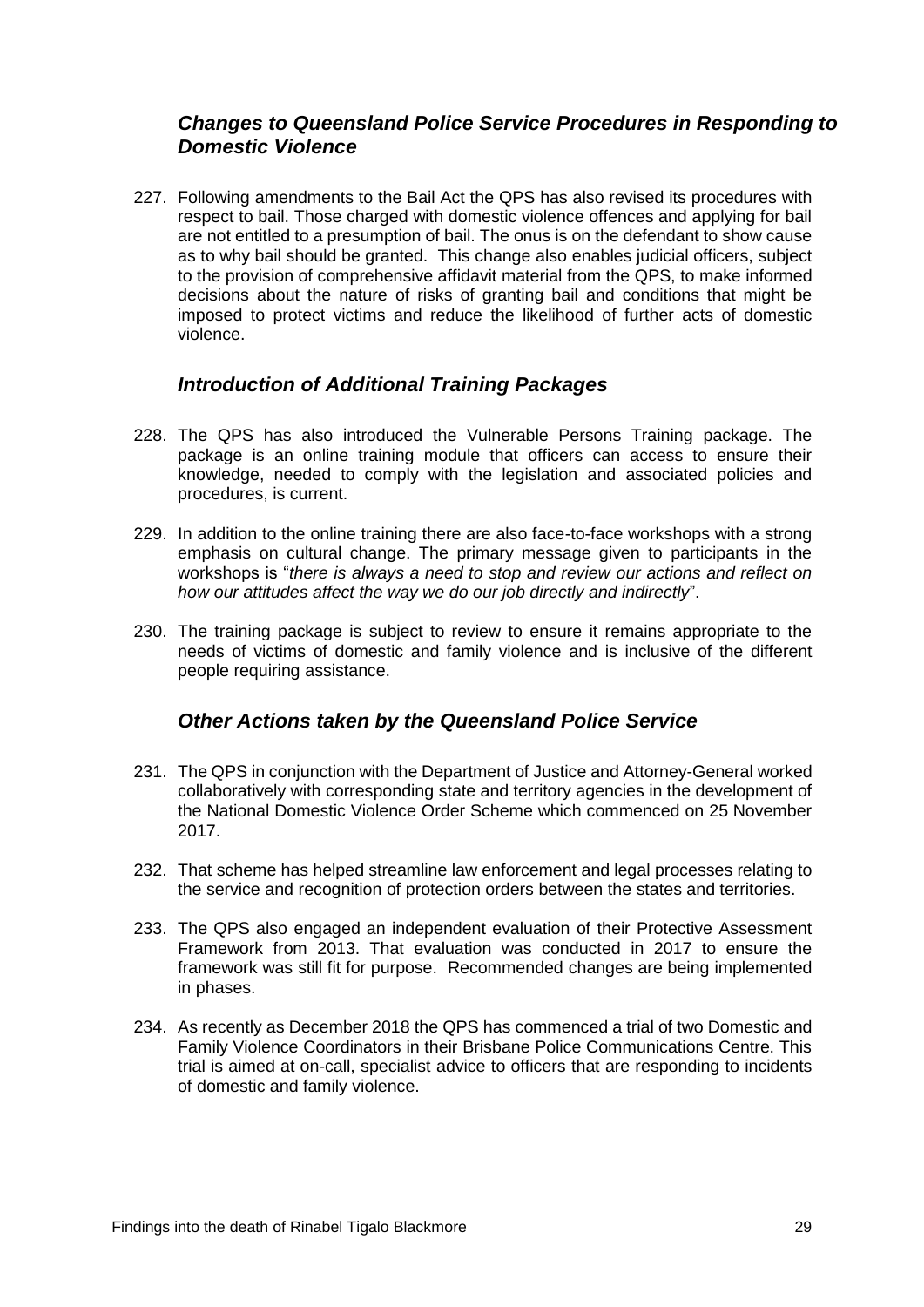# <span id="page-31-0"></span>**Conclusion and Findings**

- 235. Ms Blackmore's death occurred at separation and during a period of prolonged violence perpetrated by her intimate partner. She died within 40 hours of her first and only report of domestic violence to police.
- 236. The warning signs should have been unambiguous to the police. Mr Dickson had a significant recorded and known history of domestic violence against former partners and his parents which specifically included incidents of dangerous driving within the context of domestic violence, and the non-lethal strangulation of two former partners. There was a strikingly similar *modus operandi*. A known pattern of behaviour had well and truly emerged.
- 237. Ms Blackmore told police (per the Form 1 Police Report of Death to a Coroner):

'…*that Dickson had grabbed her around the throat with one hand, choking her and stated he didn't care if he killed her because jail was easier than being with her. Blackmore told police on that occasion that they had been in a relationship for 8 months and that he had been physically abusive the whole time. Dickson told police at the scene that the argument was verbal only and that they had now separated*'.

- 238. This case highlights the importance of training in the nuances of domestic violence for front line police officers. The police who attended the domestic violence incident at the Bundaberg motel assessed Ms Blackmore as 'high risk' but their actions did not align with that assessment. Would the decisions made by the police officers have been different if they had spoken to the motel manager? I am of the view that it was a lost opportunity to gather the best evidence in real time.
- 239. Police who are called to a domestic violence call out wear 'two hats': (1) to assess the need for a civil protection order and (2) to assess actual or potential criminality.
- 240. Police officers, particularly those that are junior or lack experience and training in the arena of domestic violence should be encouraged, if not mandated to seek advice from a senior police officer, such as the District Duty Officer when attending incidents such as these. An informed decision based on the known information and advice from experienced officers, would go some way to optimising the response of front line officers in relation to incidents of domestic violence.
- 241. Ms Blackmore may not have felt the need to return to Middlemount on her own to collect her passport and belongings if she had been provided with further police assistance (perhaps escorting her there, or diverting her to the Middlemount police).
- 242. A referral to a women's shelter or domestic violence help line would have ensured adequate supports were in place for Ms Blackmore. A DV referral would have likely resulted in assistance for Ms Blackmore to retrieve her belongings from the Middlemount residence, and an escort to a safe house. Her decision to 'go it alone' (because she was not provided with any other options) placed her at certain risk.
- 243. Ms Blackmore was all the more vulnerable by virtue of the fact she was a Filipino woman, English was not her first language, and she resided in Middlemount (a remote and isolated location). Her physical isolation was compounded by her isolation from family, including her children. Her support network and resources were extremely limited. She told the motel manager that Mr Dickson had taken \$400 from her purse, removing her access to those cash reserves.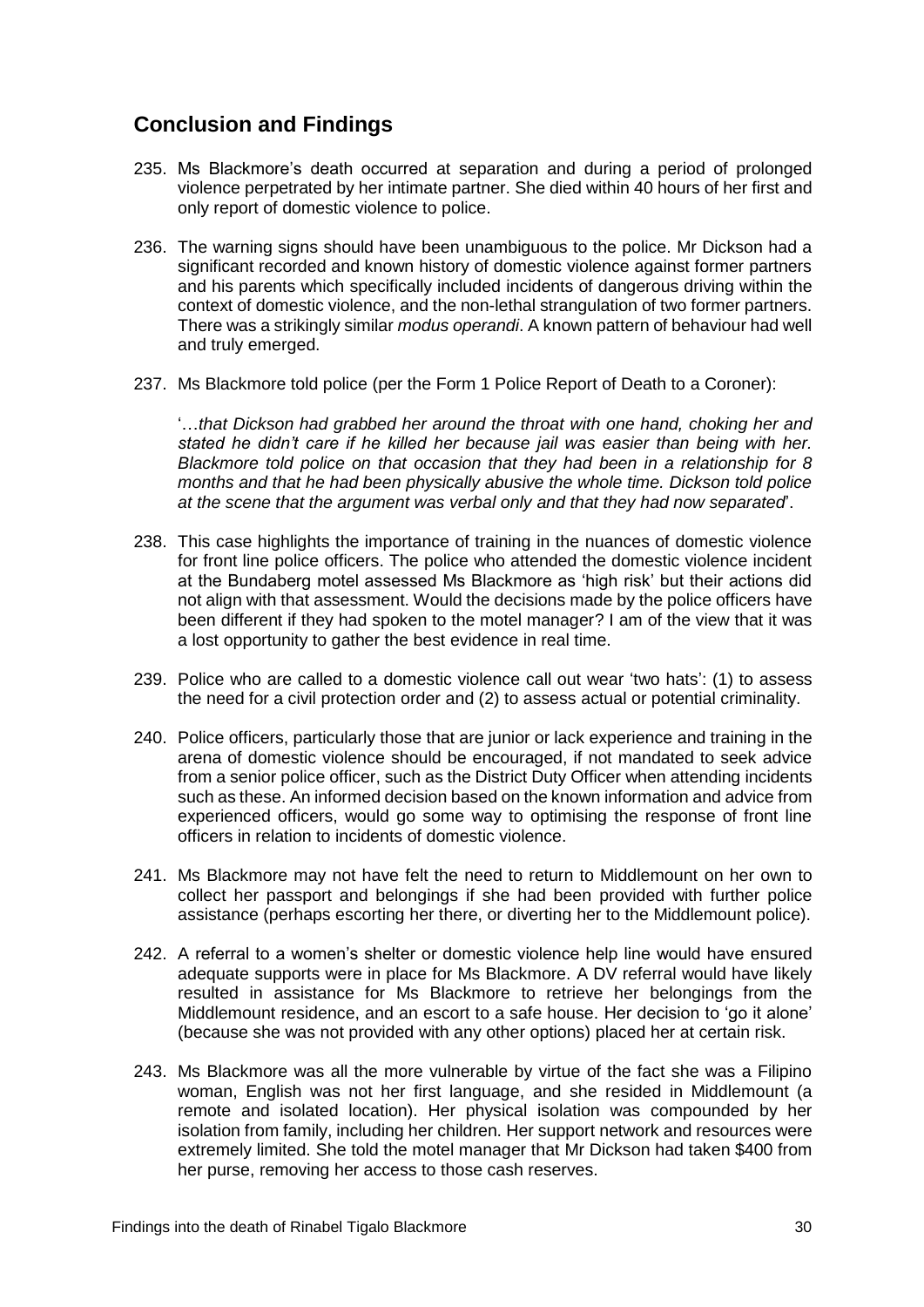- 244. Ms Blackmore's default safety plan, to use a verbal code to signal her friend if in peril after her return to Middlemount, failed.
- 245. The terror experienced by Ms Blackmore in the last days, hours and minutes of her life precipitated her fatal decision to exit a vehicle travelling at 100 kilometres per hour so as to escape her abuser.
- 246. Based on Ms Blackmore's expressed intention to separate from Mr Dickson and return to Brisbane, the fact she had secured a rental unit in Brisbane, her request for assistance to both the motel manager and police, the use of a coded message to seek help from her friend, and the absence of any previous expression of suicidal ideation to friends, family or others, I have concluded that Ms Blackmore did not intend to kill herself and that her actions were a desperate act of self-preservation.
- 247. I find that it is more probable than not that she exited the vehicle to escape the terror of the events unfolding inside whilst in fear for her life.
- 248. I find that Rinabel Tiglao Blackmore died as a result of a fatal head injury sustained when she exited a moving vehicle driven by her intimate male partner Shane Dickson at a speed of approximately 100 kilometres per hour on the Dingo Mount Flora Road, Middlemount, approximately 2.8km south of the Dysart Middlemount Road intersection.
- 249. Her actions occurred in the context of a prolonged episode of domestic violence. In the 40 hours preceding her exit from the vehicle, Ms Blackmore had been subjected to several causally connected episodes of verbal abuse and significant physical violence by Mr Dickson.
- 250. I do not intend to hold an Inquest as I have sufficient information before me to formulate my findings into to the circumstances surrounding Ms Blackmore's death.

# <span id="page-32-0"></span>**Condolences**

251. I offer my sincerest condolences to Ms Blackmore's children, and her wider family, and thank them for providing their consent to publish these non-inquest findings in the public interest and to assist and inform the current public discourse regarding domestic and family violence.

#### <span id="page-32-1"></span>**Acknowledgements**

- 252. I acknowledge the considered and comprehensive response provided to me by the QPS. The QPS have committed to finding new and better ways to deal with domestic violence on the front line – including improved training and to support less experienced officers when attending incidents such as those described in these findings, where so many (often unknown) important factors are at play, usually out of the hearing and sight of the officers.
- 253. I also acknowledge and thank Professor Heather Douglas, Deputy Dean of Research at the TC Beirne School of Law (University of Queensland) and Gael Strack, CEO and Co-Founder of Alliance for HOPE International & Training Institute on Strangulation Prevention (San Diego, California) for reviewing these findings prior to publication and providing relevant research material.